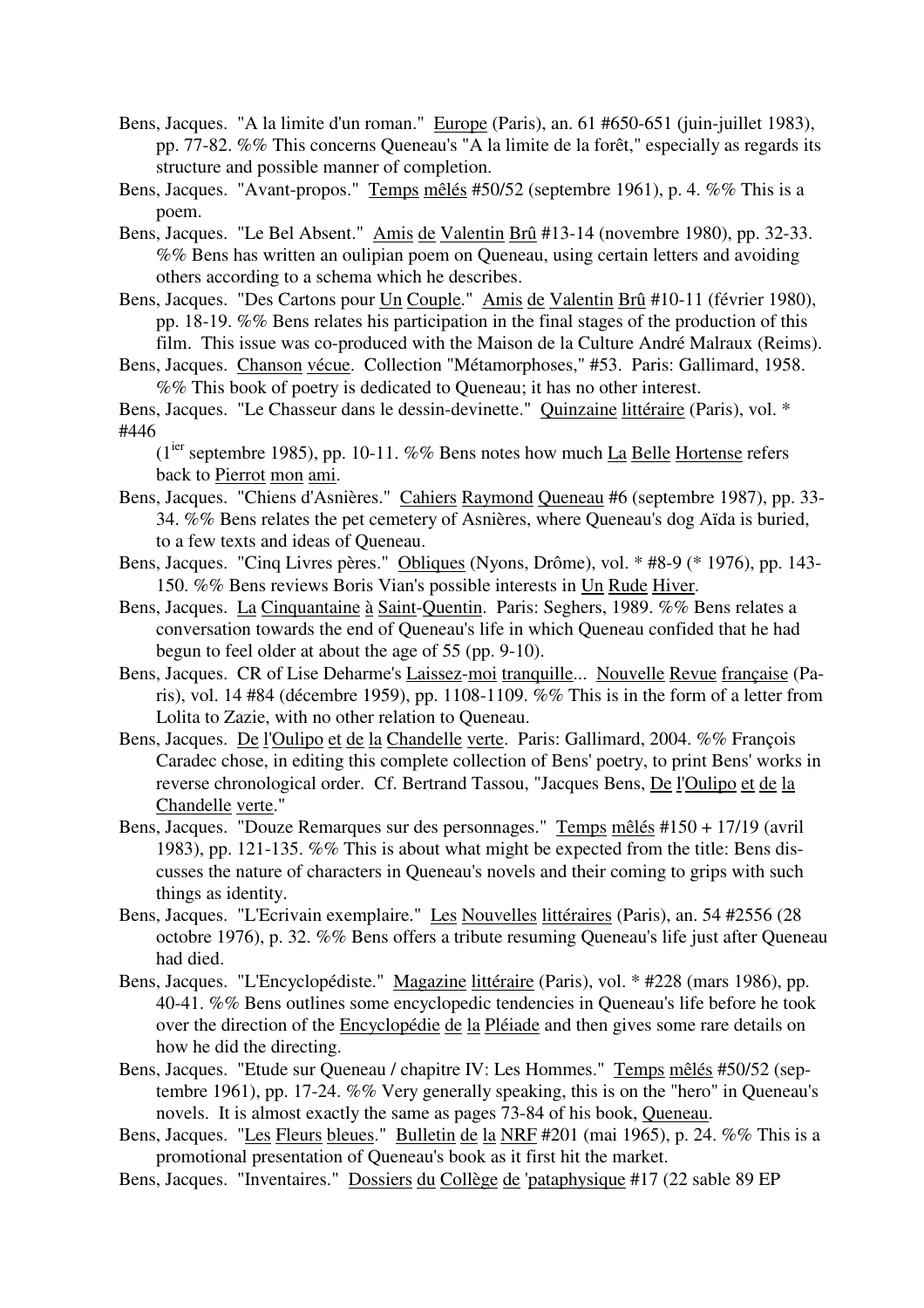[vulg.

22 décembre 1961]), pp. 43-45. %% Bens creates poetry by extracting parts of speech from existing texts. Cf. Ythier Marchant, "Application de la méthode des inventaires."

- Bens, Jacques. "Le Jardin zoologique du T. S. Raymond Queneau." Dossiers du Collège de 'pataphysique #20 (22 gidouille 89 EP [vulg. 6 juillet 1962]), pp. 37-41. %% This is on the appearance of animals in Queneau.
- Bens, Jacques. "Je me souviens de Georges Perec." Amis de Valentin Brû #19 (juin 1982), pp.

45-46. %% This serves as an obituary.

- Bens, Jacques. "Journal intime de Sally Mara." In Dictionnaire des oeuvres érotiques: Domaine français. Préf. Pascal Pia. Paris: Mercure de France, 1971, p. 257. %% Bens just briefly summarizes the plot and relates this text to the two other Sally Mara works.
- Bens, Jacques. Lente Sortie de l'ombre. Paris: Stock, 1998. %% Cf. Un Lecteur subtil, "Lente sortie de l'ombre ou des subtilités bensiennes..."
- Bens, Jacques. "Littérature potentielle." L'Arc (Aix-en-Provence), vol. \* #28 (\* 1966), pp. 43-51. %% Bens describes Queneau as an oulipian in terms of the potentiality of his works, the role of the reader, and uncertainty. There is an English translation under "Queneau Oulipian."
- Bens, Jacques. "Noël Arnaud." Cahiers Raymond Queneau #4-5 (juin 1987), pp. 77-79. %% This concerns Arnaud's "novel," L'Agence Queneaud.
- Bens, Jacques. "Occupe-toi du mélo!" Plein Chant (Bassac), vol. \* #22-23 (octobre 1984 -mars 1985), pp. 57-64. %% Pages 60-61 relate Queneau's works to André Blavier's Occupe-toi d'homélies, which indirectly cites Queneau frequently.
- Bens, Jacques. "On est toujours trop bon avec les femmes." In Dictionnaire des oeuvres érotiques: Domaine français. Préf. Pascal Pia. Paris: Mercure de France, p. 369. %% Bens summarizes the plot, points out how much of a parody it is, and relates it in the other Sally Mara works. Cf. Jean Queval, "Ayant écrit trois fois sur Queneau."

Bens, Jacques. "Oulipien à 97%." Magazine littéraire (Paris), vol. \* #193 (mars 1983), pp. 26-

27. %% Bens describes Georges Perec's oulipian roots.

Bens, Jacques. OuLiPo, 1960-1963. Paris: Christian Bourgois, 1980. %% This consists of the dated minutes of the first 39 meetings of the Oulipo, with an introduction, various texts generated by different members, a coda, and certain indexes. This is obviously an invaluable document for understanding the Oulipo at its origins. Cf. Pierre Bourgeade, "Queneau de sept à sept"; Alain Calame, CR of Jacques Bens' Oulipo, 1960-1963; Paul Fournel, "De Joyeux Travailleurs du texte"; Pierre Lepape, "Au tout à cent balles"; Christopher Shorley, CR of Jacques Bens' OuLiPo, 1960-1963.

Bens, Jacques. "Le Paris de Raymond Queneau." Ville de Paris (Paris), vol. \* #89 (juilletaoût

1987), pp. 51-53. %% For a general/popular article, Bens does extremely well. This appeared just before the Hôtel de Ville exhibition, which it mentions.

- Bens, Jacques. "Pas bien bavard." Temps mêlés  $\#150 + 1$  (printemps 1978), pp. 25-28. %% Bens considers Queneau's attitude and behavior regarding interviews. There are some informal footnotes on p. 52 of the same issue.
- Bens, Jacques. "Pourquoi les OuLiPiens sont-ils considérés comme des rigolos?" Médianes (Paris), vol. \* #4 (mars-avril 1984), p. 19. %% Bens considers how humor is a part of the oulipian project.
- Bens, Jacques. Queneau. Collection "La Bibliothèque idéale." Paris: Gallimard, 1962. %% Bens starts with several tributes/souvenirs, gives a rather general essay on Queneau,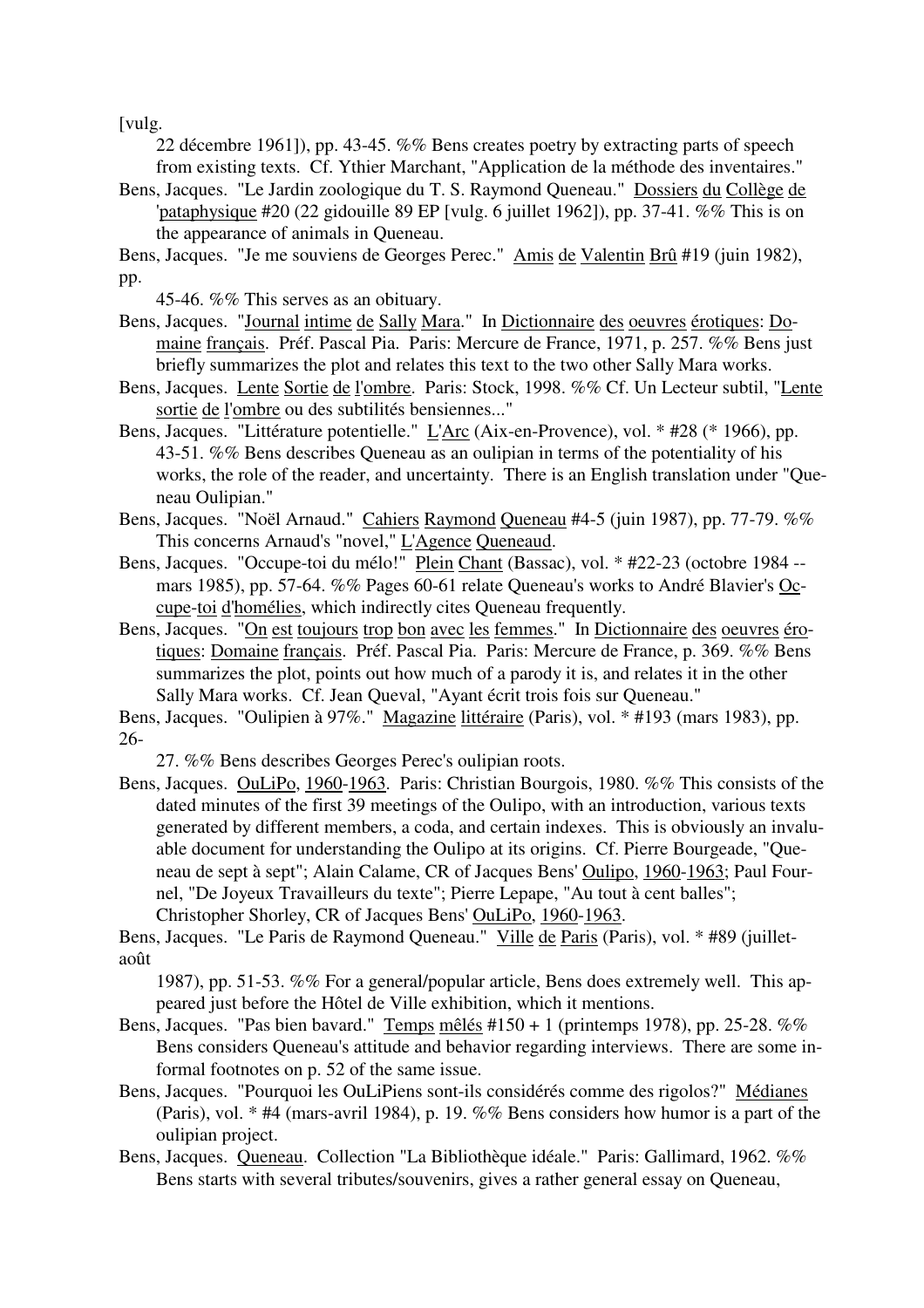offers summaries of Queneau's works to date (primarily from the "prières d'insérer"), includes extracts from a number of Queneau's works, cites lines from a number of critical articles, and ends with a fairly good bibliography Queneau's works and critical works, including films, recordings, radio appearances, etc. Cf. Anonymous, "More Ideal Writers"; Jacques Bens, "Etude sur Queneau / chapitre IV: Les Hommes"; Henri-F. Berchet, "Raymond Queneau"; Jean Caillens, "Raymond Queneau du Havre et de l'Académie Goncourt"; Christian Dedet, "Queneau par Jacques Bens"; Raymond Jean, "De Kenorémon à Maras-sali. Les Profondeurs d'un humoriste"; Bernard Jourdan, "Queneau par Jacques Bens"; Jean-Charles Varennes, "Le Père de Zazie vu par Jacques Bens."

- Bens, Jacques. "Queneau: Celui qui n'a pas eu le Nobel." Les Nouvelles littéraires (Paris), an. 54 #2556 (28 octobre 1976), p. 1. %% This is a short obituary essay on Queneau's life; it also forms the opening of Bens' "Queneau le subversif."
- Bens, Jacques. "Queneau le subversif." Les Nouvelles littéraires (Paris), an. 54 #2556 (28 octobre 1976), pp. 1 and 32. %% This includes two articles by Bens and one each by Claude Bonnefoy, Italo Calvino, and Jacques Roubaud. It appeared two days after Queneau's death.
- Bens, Jacques. "Queneau Oulipian." In Oulipo: A Primer of Potential Literature. Ed. and trans. Warren F. Motte. Lincoln: University of Nebraska Press, 1986, pp. 65-73. %% This is a translation of his "Littérature potentielle." It also appeared as "Queneau oulipien" in Oulipo, Atlas de littérature potentielle.
- Bens, Jacques. "Queneau, Raymond." Encyclopaedia Universalis (Paris), Supplément II (1980), pp. 1228-1230. %% This is just a general overview of Queneau's life and works.
- Bens, Jacques. "Rendez-vous chez François." In La Bibliothèque oulipienne. Ed. Jacques Roubaud. Paris: Slatkine, 1981, pp. 243-257. %% This is an oulipian short story which Bens wrote based on a musical structure from Schubert's "Wanderer-Fantaisie." This was reprinted in the 2-vol. Ramsay edition, vol. 1, pp. 219-231, and in the 3-vol. Seghers edition, vol. 1, pp. 219-231.
- Bens, Jacques. "Un Reputé Poseur de mines nous invite à deviner quelques énigmes." Quinzaine littéraire (Paris), vol. \* #224 ( $1^{ier}$  janvier 1976), pp. 5-6. %% Bens' comments on Morale élémentaire are more than thought-provoking.
- Bens, Jacques. "Le Rituel des réunions." Magazine littéraire (Paris), vol. \* #398 (mai 2001), p. 24. %% Bens comments on the persistence of the Oulipo meetings and their form over the years.
- Bens, Jacques. "Le Romancier et son secret." In Queneau, Pierrot mon ami. Paris: Le Meilleur Livre du mois, 1966, pp. 7-33. %% Bens has some interesting things to say about the initials of some of Queneau's character's names, time, forgetfulness, and other aspects of the novel, but most of this essay is fairly general. Cf. Jordan Stump, "Naming and Forget-ting in Queneau's Pierrot mon ami."
- Bens, Jacques. "Secret, apparemment distant, mais plein de gentillesse." Quinzaine littéraire (Paris), vol. \* #244 (16 novembre 1976), p. 6. %% This is a very general comment, a few weeks after Queneau's death.
- Bens, Jacques. "Sur une question de temps dans Pierrot mon ami." Lectures de Raymond Queneau (Limoges), vol. \* #2 (juin 1989), pp. 37-42. %% Bens looks at just what the title suggests.
- Bens, Jacques, ed. Raymond Queneau en verve. Collection "En verve," #3. Paris: Pierre Horay, 1970. %% This consists simply of brief quotes from various Queneau works arranged under various topic headings.
- Bens, Jacques, ed. Raymond Queneau en verve. Paris: Pierre Horay, 2002. %% Cf. Anony-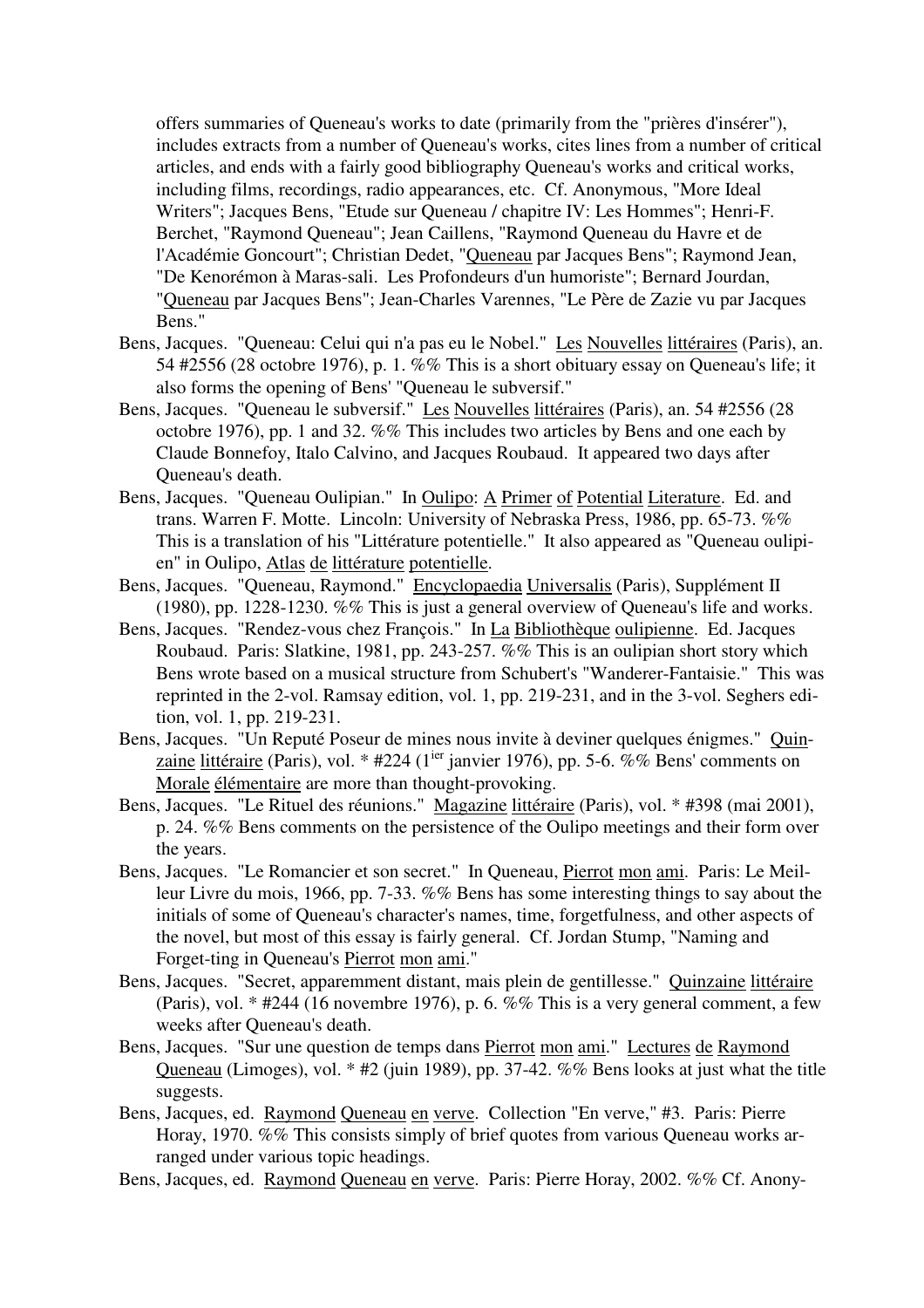mous, CR of Jacques Bens' Raymond Queneau en verve; Claire Devarrieux, "Raymond Queneau en verve."

- Bens, Jacques, and Alain Ledoux. "Et ils jouent aussi..." Jeux et stratégie (Paris), vol. \* #1 (\* 1980), pp. 30-33. %% This is an interview with Georges Perec centering on his love of playing games, with little to do with the Oulipo or Queneau. The magazine is a supplement to Science et vie.
- Bens, Jacques, Claude Berge, and Paul Braffort. "La Littérature récurrente." In Oulipo, Atlas de littérature potentielle. Paris: Gallimard, 1981, pp. 81-89. %% Bens barely mentions Queneau in this discussion of the various sorts and functions of recurrence.
- Bens, Jacques, Claude Berge, and Paul Braffort. "Recurrent Literature." In Oulipo: A Primer of Potential Literature. Ed. and trans. Warren F. Motte. Lincoln: University of Nebraska Press, 1986, pp. 109-114. %% This is a simple translation of the original.
- Bens, Jacques, et al. "La Cantatrice sauve." In La Bibliothèque oulipienne. Ed. Jacques Roubaud. Paris: Slatkine, 1981, pp. 335-353. %% This is a series of 100 variations on the name of Montserrat Caballé. The other authors include Claude Burgelin, Paul Fournel, Béatrice de Jurquet, Harry Mathews, and Georges Perec. This was reprinted in the 2-vol. Ramsay edition, vol. 1, pp. 305-322, and in the 3-vol. Seghers edition, vol. 1, pp. 305- 322. Cf. Gabriel Josipovici, "Celebrations in a House of Fiction"; John Sturrock, "The Art of the Possible."
- Bens, Jacques. Cf. Anonymous, "Jacques Bens: Queneau" and "Oulipo"; Noël Arnaud, "Notes sur Le Chiendent"; Henri-F Berchet, "Raymond Queneau"; André Berry, "Eglé, Daphné, Ariel"; J. N. Blanc,"Où la littérature fait un mariage de raison avec l'Oulipo et les mathématiques"; André Blanchard, "Chronique" (hiver 1968); Astrid Bouygues and Daniel Delbreil, "Claude Simonnet face à l'homme Raymond Queneau," pp. 41 and 50 and "Claude Simonnet face à l'oeuvre de Raymond Queneau," p. 79; Jean-Marie Catonné, Queneau; Adrian Dannatt, "Jacques Bens"; Henri Deluy, "OUvroir de la LIttérature POtentielle"; Alain Garric, "Bens et Bénabou sont sur l'Oulipo"; Jean Gaugeard, "Jacques Bens ou la passion patiente"; Louisa Jones, CR of Jacques Bens' Le Retour au pays (Fragments). Poème; Patrick Kéchichian, "Jacques Bens. Membre fondateur de l'Oulipo"; Anne-Marie Koenig, "Bens, cinquante ans après"; Hela Michot-Dietrich, CR of Jacques Bens' Adieu Sidonie; Warren Motte, "Raymond Queneau and the Early Oulipo"; Oulipo, "Autres morales élémentaires"; Queneau, "Du côté de chez Queneau. TF1, 12 mai 1977"; Queneau and André Blavier, Lettres croisées 1949-1976, pp. 111, 112, 115, 118, 119, 141, 158, 160, 161, 170, 173, 176, 182, 187, 188, 192, 196, 203, 205, 217, 222, 227, 229, 231, 249, 258, 262, 266, 269, 270, 286, 297, 313, 328, 358 (note 153), 362 (note 183), 365 (notes 217 and 230), and 386 (note 419); Bertrand Tassou, "Jacques Bens," "Jacques Bens, Je me souviens de Raymond Queneau," and "Les Enfants de Raymond"; Carmen Tessier, "Les Confidences de la commère"; Anne-Marie de Vilaine, "Queneau peint par Prévert"; Amis de Valentin Brû #18 (décembre 1980), pp. 12-14, 46-49, and 64-65.
- Bense, Max. "Einleitung in Queneaus Kleine tragbare Kosmogonie." In Queneau, Taschenkosmogonie. Wiesbaden: Limes Verlag, 1963, pp. 5-8.
- Bense, Max. "Einleitung in Queneaus Kleine tragbare Kosmogonie." In Queneau, Taschenkosmogonie. Collection "Heyne Lyrik," #5. München: Wilhelm Heyne Verlag, 1978, pp. 5-10.
- Bense, Max. "Queneaus kleine tragbare Kosmogonie." In Die Realität der Literatur: Autoren und ihre Texte. Köln: Kiepenheuer & Witsch, 1971, pp. 119-124.
- Bense, Max. Cf. Queneau, "Der Matrizenanalyse des Satzes in der französischen Sprache"; Elisabeth Walther, "Dichterische Experimente."
- Ber. "Art poétique mon Q?" Canard enchaîné (Paris), an. 42 #2124 (5 juillet 1961), p. 5. %%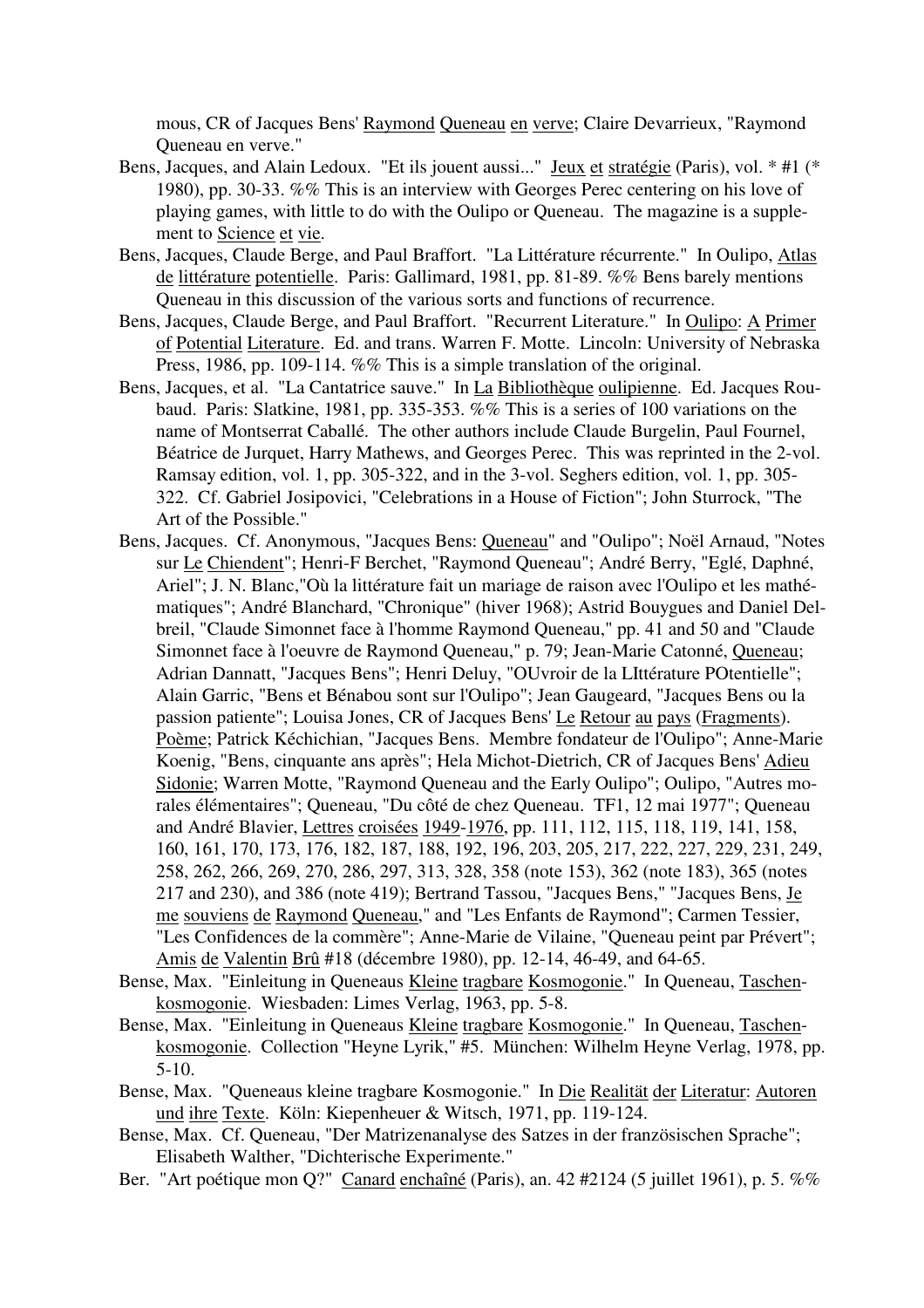This review gives only the barest of details on Queneau's Cent Mille Milliards de poèmes and seems to question whether the resulting poetry is worthwhile.

Béraud, Luc. Cf. Valérie Cadet, "Monsieur Ripois."

Berche, Samara. "Raymond Queneau et l'internet: L'Universalité retrouvée?" Mémoire de maî-

trise en lettres modernes. Directeur Michel Bernard. Paris: Université de Paris III (Sorbonne nouvelle), 2002. %% Berche considers Queneau as a precursor, his presence on the internet, and the constraints and universality of the internet. He includes a rather interesting list of current Queneau sites in an appendix. [This work is available at the Centre de recherches "L'Esprit nouveau en poésie"; Institut de littérature française; université de Paris III; 13, rue de Santeuil, 75005. It will be necessary to contact Professeur Daniel Delbreil beforehand in order to receive authorization.]

- Berchet, Henri-F. "Les Cent Premiers." Tribune de Lausanne (Lausanne), an. 94 #64 (4 mars 1956), p. 6. %% This is just the ordinary review of Pour une bibliothèque idéale.
- Berchet, Henri-F. "Les Ecrivains célèbres." Tribune de Lausanne (Lausanne), an. # (15 mars 1959), p. %% Berchet looks at both Mazenod series, Oeuvres célèbres and Ecrivains célèbres, and gives a description which is at once positive and shallow. Cf. Albert Wayens, CR of Les Oeuvres célèbres.
- Berchet, Henri-F. "Les Exercices de style." Tribune de Lausanne (Lausanne), an. 96 #68 (9 mars 1958), p. 6. %% This is a short and fairly standard review.
- Berchet, Henri-F. "Le Néo-français." Tribune de Lausanne (Lausanne), an. 101 #50 (19 février 1963), p. 10. %% Berchet discusses, in reviewing Queneau's Entretiens avec Georges Charbonnier, Queneau's ideas on language and writing.
- Berchet, Henri-F. "Raymond Queneau." Tribune de Lausanne (Lausanne), an. 100 #175 (24 juin 1962), p. 6. %% Berchet has some reservations about Jacques Bens' Queneau, but most of this review is dedicated primarily to Queneau himself.
- Bercot, Martine, Michel Collot, and Catriona Seth, ed. Anthologie de la poésie française: XVIII<sup>e</sup> siècle, XIX<sup>e</sup> siècle, XX<sup>e</sup> siècle. Bibliothèque de la Pléiade, #467. Paris: Gallimard, 2000. %% Michel Collot edited the twentieth century section and included (pp. 1107-1112) Queneau's L'Instant fatal: "Si tu t'imagines," "Bon dieu de bon dieu," and "Je crains pas ça tellment"; Les Ziaux: "L'Explication des métaphores"; and Morale élémentaire: "Guenilles moulues..."
- Berejnoi, Serge. Cf. Vladimir Lazar and Serge Berejnoi, "Quelques Aspects de la graphie phonétique de Raymond Queneau."
- Bérence, Fred. "Divagations et réalités." Les Nouvelles littéraires (Paris), an. 41 #1883 (3 octobre 1963), p. 4. %% Bérence doesn't do a great deal more than summarize the contents of Bords.
- Berent, Venceslas. Cf. Queneau, "Venceslas Berent: Les Pierres vivantes."
- Berès, Pierre. Cf. Anonymous, "Queneau dans le calcul."
- Berg, Roger. "La Littérature juive vue de la Pléiade." Journal des communautés (Paris), an. 6 #147 (13 avril 1956), p. 5. %% Berg reviews the section on Hebrew literature from the first volume of the Histoire des littératures. Cf. Y. Ben-Porat, "La Littérature hébraïque entre Frisons et Grisons"; L. Domankevitch, J. Kornhendler, and L. Leneman, "A Propos d'un article d'encyclopédie sur la littérature yiddish"; Raymond Fuchs, "La Littérature juive et L'Encyclopédie de la Pléiade."
- Berg, Walter Bruno. "Le Dimanche de la vie." In Der literarische Sonntag. Ein Beitrag zur Kritik der bürgerlichen Ideologie. (Studia Romanica 25). Heidelberg: C. Winter, 1976, pp. 208-213.
- Bergamasco, Francesco. Cf. Queneau, Gli Ultimi Giorni.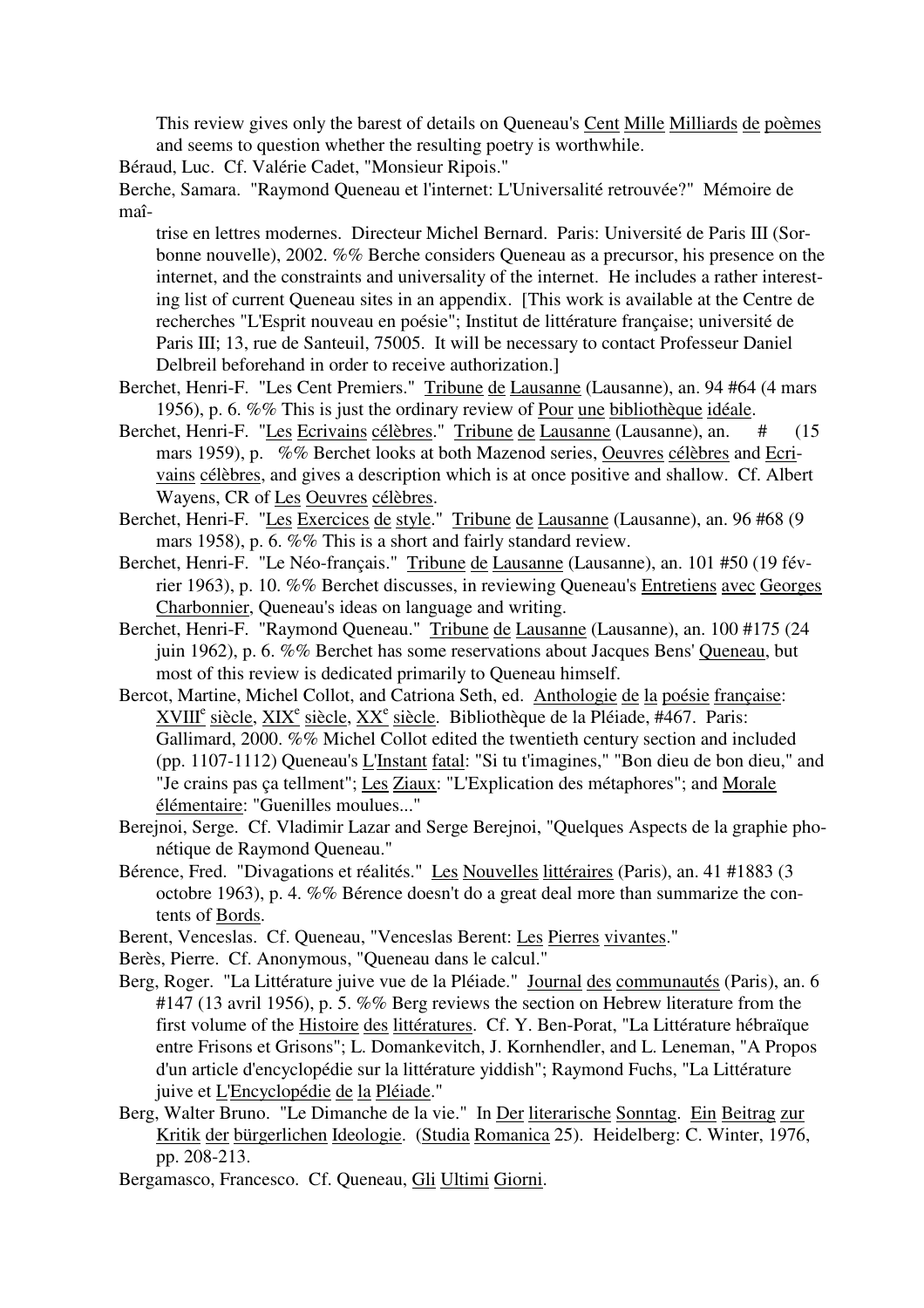- Berge, Claude. "For a Potential Analysis of Combinatory Literature." In Oulipo: A Primer of Potential Literature. Ed. and trans. Warren F. Motte. Lincoln: University of Nebraska Press, 1986, pp. 115-125. %% This is a translation of Berge's "Pour une analyse potentielle de la littérature combinatoire."
- Berge, Claude. "Un Graphe à votre façon." Amis de Valentin Brû #13-14 (novembre 1980), pp. 48-49. %% Berge's text claims to describe the construction of a graph on the basis of the structure of Queneau's "Un Conte à votre façon" without really having much else to do with Queneau's text.
- Berge, Claude. "Le Graphe Q6." Quadrature (Bréançon), vol. \* #4 (mai-juin 1990), p. 18. %% Berge offers a graph describing the possible combinations/sequences of six verses; the first, fourth, and fifth verses are first lines from Courir les rues. He refers to Queneau's Cent Mille Milliards de poèmes, his "Conte à votre façon," and most especially to his "Sur la cinématique des jeux." This also appears in Jacques Roubaud, ed., La Bibliothèque ou- lipienne, #4. It is nothing like the text in the preceding entry.
- Berge, Claude. "Le Graphe Q6." Cahier du refuge (Marseille), vol. \* #7 (janvier 1991), pp. 25-26. %% This is slightly fuller than the preceding text.
- Berge, Claude. "Matematica e letteratura. Nuove interferenze." In Attenzione al potenziale. Il Gioco della letturatura. Ed. Brunella Eruli. Firenze: Marco Nardi Editore, 1994, pp. 177-181. %% Berge speaks more of certain permutations and magic squares than he does of literary works, although he does refer to the sextine, to Jacques Roubaud's "Princess Hoppy," to Paul Braffort's "Mes Hypertropes," and to Perec's La Vie mode d'emploi.
- Berge, Claude. "Pour une analyse potentielle de la littérature combinatoire." In La Littérature potentielle (Créations, Re-créations Récréations). Ed. Oulipo. Paris: Gallimard, 1973, pp. 47-61. %% Berge gives a relatively analytic look at the basis of the Oulipo's concerns. A translation into English is indexed under "For a Potential Analysis of Combinatory Litera-ture." Cf. also Kurt Fendt, "Leser auf Abwegen. Hypertext und seine literarischästheti-schen Vorbilder"; Denis Guedj, L'Empire des nombres.
- Berge, Claude. "La Princess aztèque." In La Bibliothèque oulipienne. Ed. Jacques Roubaud. Vol. 2. Paris: Ramsay, 1987, pp. 73-82. %% Berge works some oulipian transformations on a sonnet, with an interesting result. This was reprinted in the 3-vol. Seghers edition, vol. 2, pp. 73-82.
- Berge, Claude. Raymond Queneau et la combinatoire. (= Bibliothèque oulipienne #89). Paris:

Oulipo, 1997.

Berge, Claude. Cf. Anonymous, "Leonardo Honorary Editor Claude Berge Dies; His Strong Perfect Graph Conjecture Proved"; Anonymous, ed., Oulipo Laboratory; Jacques Bens, Claude Berge, and Paul Braffort, "Recurrent Literature"; Queneau and André Blavier, Lettres croisées 1949-1976, pp. 209, 224, 284, 296, and 368 (notes 246 and 248).

Bergelin, Eliane. Cf. Jean Caillens, "Portrait sans paroles."

Bergens, Andrée. "Apparences et réalités." In Raymond Queneau. Cahier de l'Herne #29. Ed.

Andrée Bergens. Paris: Editions de l'Herne, 1975, pp. 9-11. %% This is a sort of preface to the Cahier; it reappeared in the 1999 edition.

Bergens, Andrée. "Les Personnages de Raymond Queneau." In Raymond Queneau. Cahier de l'Herne #29. Ed. Andrée Bergens. Paris: Editions de l'Herne, 1975, pp. 88-97. %% Bergens gives a general description of the conditions and outlook of Queneau's characters rather than a developed and particular analysis. Most of this has been taken from her book, sentence by sentence and paragraph after paragraph. This article reappeared in the 1999 edition.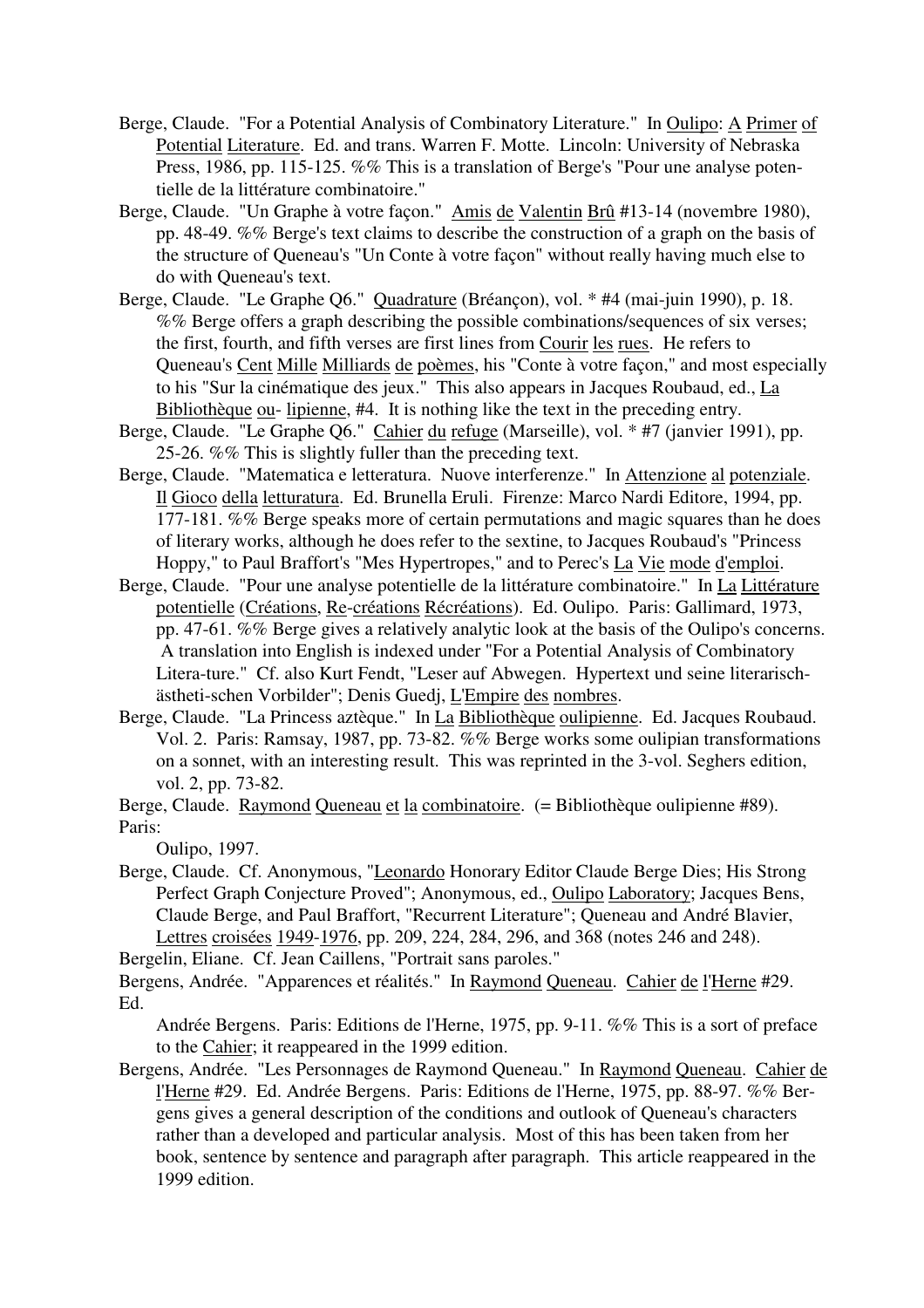- Bergens, Andrée Isabelle. "Raymond Queneau." PhD at Columbia University (New York), 1962. Dissertation Abstracts International, vol. 24 #2 (august 1963). Abstract on p. 737. %% In part one, Bergens considers "Queneau's universe, his attitude towards life and death, and how his philosophical thought and skepticism affect his ideas on optimism and pessimism." The second part "deals with literary construction in Queneau's works considered as a whole." The final part "is devoted to Queneau's style."
- Bergens, Andrée Isabelle. Raymond Queneau. Genève: Librairie Droz, 1963. %% Bergens concentrates on Queneau's thought and approaches his work in a largely thematic manner, writing almost exclusively on the novels. Her bibliography has a fair number of inaccuracies. Cf. Jean V. Alter, CR of Andrée Bergens' Raymond Queneau; William S. Bell, "Andrée Bergens: Raymond Queneau"; J. M. Cocking, CR of Andrée Bergens' Raymond Que- neau; Queneau and André Blavier, Lettres croisées 1949-1976, pp. 247 and 374 (note 301); Emmanuël Souchier, Raymond Queneau, p. 5.
- Bergens, Andrée Isabelle. "Raymond Queneau: Fendre les flots." French Review (Baltimore), vol. 44 #1 (octobre 1970), p. 184. %% Bergens is one of the few to suggest a structure for this collection.
- Bergens, Andrée, ed. Raymond Queneau. Cahier de l'Herne #29. Paris: Editions de l'Herne, 1973. %% This volume has articles by Georges Belmont, Andrée Bergens, Claude Bergeret, André Blavier, Jean-Paul Bordufour, Jean Borzic, Emmanuel Boudot-Lamotte, Jacques Brenner, Alain Calame, François Caradec, Anne Clancier, Joseph Danan, Frank Dobo, Paul Fournel, Jean Grosjean, Ludwig Harig, Eugen Helmlé, Marcel Jullian, Wladimir Krysinski, François Le Lionnais, Violette Morin, Valeriu Panaitescu, Gaëtan Picon, Pierre-Sylvestre, Claude Rameil, Ruggiero Romano, Jean Sareil, Claude Simonnet, Ann Austin Smock, and Barbara Wright. This work also contains Queneau's "Aux Enfers," "Roman fou," "Les Derniers jours," "En passant," "Alice en France," "L'Analyse matricielle de la phrase en français," and "Meccano."
- Bergens, Andrée, ed. Raymond Queneau. Cahier de l'Herne #29. Paris: Editions de l'Herne / Fayard, 1999. %% This is the same as the original edition, with two small changes. The Miró works now appear bound into the book as photographs and, more importantly, Claude Rameil has added two more pages of bibliography, "Bibliographie indicative (1974-1998)." Cf. Carol Sanders, CR of Andrée Bergens' Raymond Queneau. Cahier de l'Herne #29.
- Bergens, Andrée. Cf. Emmanuel Boudot-Lamotte, "Quelques Souvenirs d'un lecteur et ami..."; Anne Clancier, "Andrée Bergens" and Raymond Queneau et la psychanalyse; Queneau and André Blavier, Lettres croisées 1949-1976, pp. 194, 247, 252, 296, 297, 300, 303, 311, 313, 334, 374 (note 301), and 382 (note 370).
- Berger, Aleš. "Prevajalcevo pojasnilo." In Queneau's Cica v metroju. Ljubljana, Yugoslavia: Mladinska knjiga, 1978, pp. 203-204. %% This is in Slovenian.
- Berger, Aleš. Cf. Queneau, Cica v metroju, Moj Prijatelj Pierrot, Vaje v slogu, and Zgodba pa vasi izbiri; Jacques Roubaud et al., "Les Exercices de style."
- Berger, Marcel. He also uses the pseudonym of "Criticus." Cf. Queneau, "Marcel Berger et Paul Allard: Les Secrets de la censure pendant la guerre."
- Berger, Pierre. "100.000.000.000.000 de canulars." Démocratie (61) (Paris), an. \* #94 (10) août 1961), p. 16. %% Berger presents the Cent Mille Milliards de poèmes without really saying much about them.
- Berger, Pierre. "Entretien avec Raymond Queneau, humoriste automatique." La Gazette des lettres (Paris), an. 8 #19 (15 avril 1952), pp. 15-22. %% This is a fairly interesting general interview. Cf. Anonymous, "Petite Gazette du temps perdu"; Queneau and André Blavier, Lettres croisées 1949-1976, p. 39.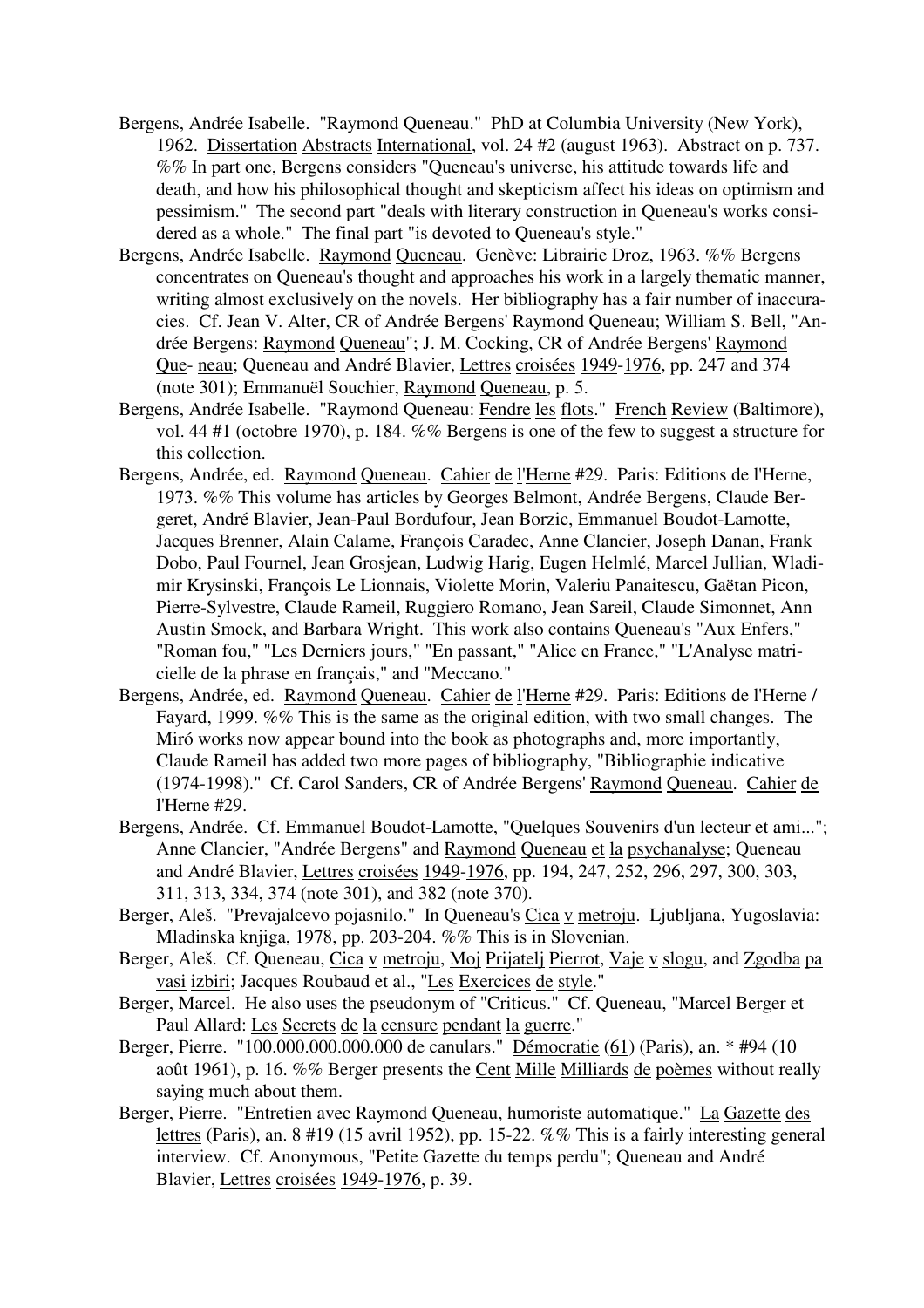- Berger, Pierre. "Malgré sa cuirasse de refus Raymond Queneau est entré chez les Goncourt." Paris-presse (Paris), an. 8 #1940 (13 mars 1951), p. 2. %% Berger's article is fairly ordinary.
- Berger, Pierre. "Le Rire est le propre de l'homme ... de lettres." Gazette des lettres (Paris), an. 7 #8 (15 mai 1951), pp. 44-49. %% Berger mentions Queneau in connection with Roger Rabiniaux.
- Berger, Pierre. "Sur les chemins de l'écriture." Gazette des lettres (Paris), an. 3 #47 (18 octobre 1947), p. 15. %% In what seems to be the response to a questionnaire, Queneau speaks of his beginnings in literature. Cf. Queneau, "Roman fou"; R. T., Intermédiaire des chercheurs et des curieux.
- Berger, Pierre. Cf. Anonymous, Nicole's Guide to Paris. He also wrote under the pseudonym of "Criticus."
- Bergeret, D<sup>r</sup> Claude. "Une Maladie existentielle, l'asthme." In Raymond Queneau. Cahier de l'Herne #29. Ed. Andrée Bergens. Paris: Editions de l'Herne, 1975, pp. 254-256. %% Bergeret writes about the experience of asthma and a literary transposition of that experience rather than looking directly at the two clearest cases in Queneau's corpus. This article reappeared in the 1999 edition.
- Bergeron, Régis. "Raymond Queneau de l'Académie Goncourt." L'Humanité (Paris), an. 52 #3611 (12 avril 1956), p. 2. %% Bergeron's interview concentrates on the Encylopédie de la Pléiade but without much depth.
- Bergheaud, Lise. "Fonctionnement et finalité du discours dans Alice's Adventures in Wonderland and Through the Looking-Glass de Lewis Carroll et Zazie dans le métro de Raymond Queneau." Directeurs Jean Bessière and J. Berretti. Mémoire pour la maîtrise de littérature générale et comparée. Paris: Université de Paris III (Sorbonne nouvelle), 1997. %% Bergheaud here compares the two works (Carroll's two stories are generally taken as a single work) on various levels: status of the narrator, the place of the two heroines, the role of the characters, destabilisation of the text, destabilisation of the relation between the character and his or her own discourse, "mise en cause des fonctions du discours," etc., ending with "l'inéfficacité de la fiction."
- Bergheaud, Lise. "Le Montage dans Le Chiendent de Raymond Queneau." Exposé écrit pour le séminaire de J. P. Morel. Paris: Université de Paris III (Sorbonne nouvelle), 1997- 1998. %% Bergheaud focusses on the role of the narrator, with all the problems and possibilities that that role offers.
- Bergheaud, Lise. "L'Oeuvre de prose narrative de Raymond Queneau et le récit anglo-saxon."

Directeur Jean Bessière. Mémoire pour le DEA de littérature générale et comparée. Paris: Université de Paris III (Sorbonne nouvelle), 1998. %% Since Bergheaud had consider-ed the influence of Lewis Carroll in a preceding work, she here centers on Queneau's in-terest in English literature in general and in Joseph Conrad in particular and then even more specifically on Conrad's Lord Jim and Queneau's Saint-Glinglin.

- Bergier, Jacques. Rire avec les savants. Paris: Arthème Fayard, 1964. %% Bergier mentions an exploding "cassoulet," the "fous littéraires" of Enfants du Limon, and Queneau's "Quel-ques Remarques sommaires relatives aux propriétés aérodynamiques de l'addition" on pp. 36-37 and 203.
- Bergier, Jacques. Cf. Daniel Compère, "Raymond Queneau et le spectacle du futur."

Bergotte. "Il Diavolo a Saint-Germain-des-Prés." Il Mondo (Milano), vol. 2 #29 (22 luglio 1950), p. 9. %% Bergotte celebrates Queneau as a member of the Latin Quarter elite.

Bergson, Henri. Cf. Queneau, "Intervention chez les écrivains scientifiques." Berloquin, Pierre. "L'OULIPO, Ouvroir de Littérature Potentielle." Le Monde (Paris), an. 24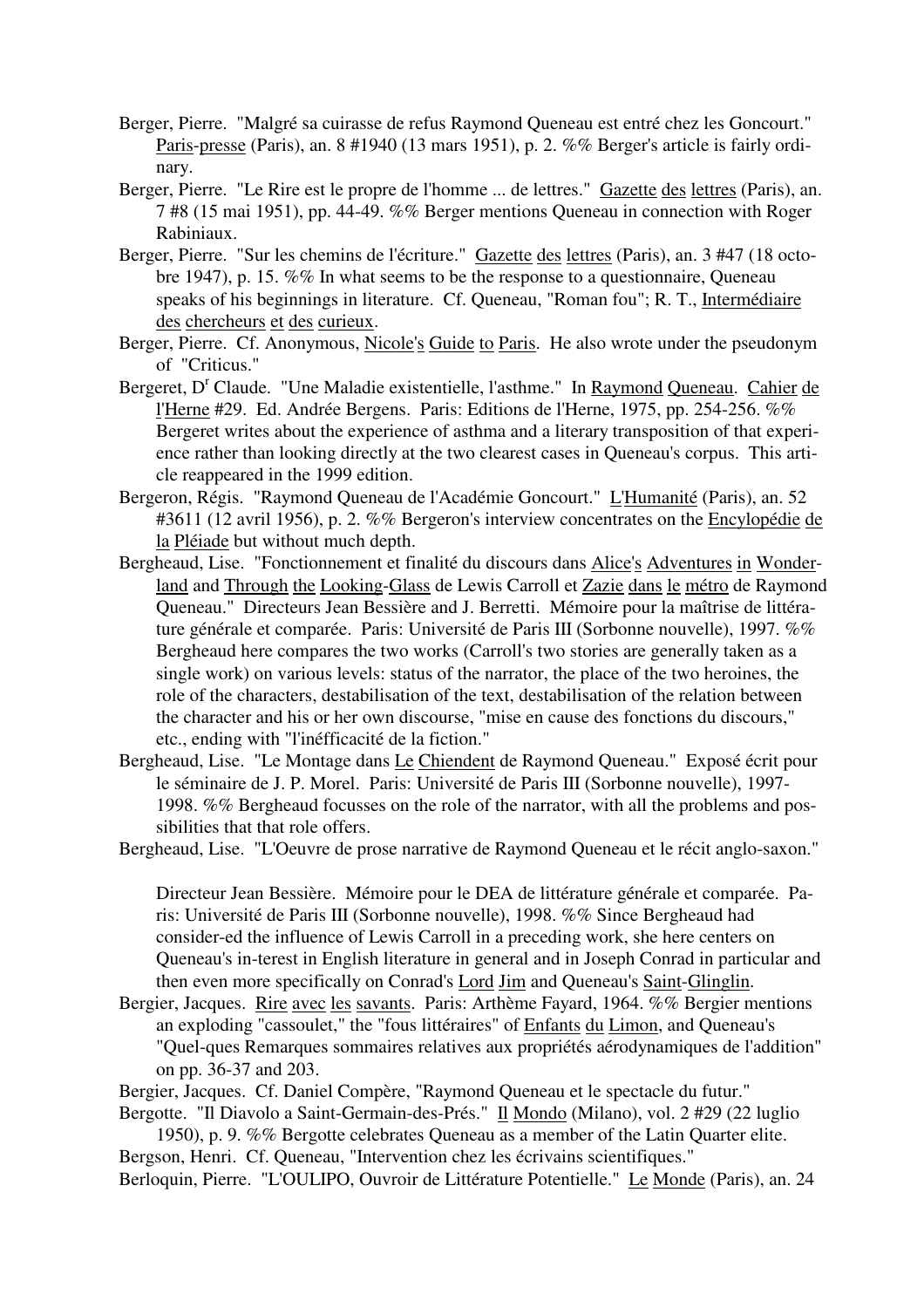#7116 (29 novembre 1967), p. v. %% Berloquin gives a brief and popular sketch of the Oulipo.

- Bermúdez, Lola. Cf. Raymond Mahieu, "De l'écriture aliénée à la folie heureuse de l'écriture. A propos des Enfants du Limon de Raymond Queneau."
- Bernadac, Marie-Laure, and Paule du Bouchet. Picasso, le sage et le fou. Collection "Découvertes," #4. Paris: Gallimard, 1991. %% The authors describe (p. 104) how and why Picasso wrote "Le Désir attrapé par la queue" in the four days preceding 17 janvier 1941. This was 3 years before the inaugural performance.
- Bernard, Michel. L'Astrologue renversé. Paris: Julliard, 1962. %% Queneau and Le Chiendent

are mentioned on pp. 159 and 171 of this novel.

- Bernard, Michel. Cf. Samara Berche, "Raymond Queneau et l'internet: L'Universalité retrouvée?"; Anne Villelaur, "Au-delà des prix."
- Bernard, Michel-Georges. Cf. Queneau, "Témoignage."
- Berne, Eric. Cf. Robert Roza, "A Freedom Beyond Dignity: Two Pataphysical Novels."
- Berne, Jacques. Cf. Anonymous, "Le Fonds Queneau de la Bibliothèque du Havre"; Queneau, "Quelques Citations choisies dans le corpus des écrits de Jean Dubuffet." Cf. also the sec-tion "Manuscripts" at the end of this bibliography.
- Bernert, Philippe, and Yrène Jan. "Nouvelle Bombe chez les Goncourt." L'Aurore (Paris), an. 30 #8245 (4 mars 1971), p. 18. This report on the progress of the Goncourt quarrel is far more concrete than most and has some unique information.
- Bernert, Philippe, and Yrène Jan. "Tempête chez les Goncourt." L'Aurore (Paris), an. 30 #8244 (3 mars 1971), p. 22. %% This is a careful and detailed explanation of the origin of the Goncourt crisis in which Queneau played such a visible part.
- Bernheim, Renée. Cf. Pauline Dron and Quentin Martel, Raymond Queneau.
- Bernobini, Paolo. "Fiori blu dopo il diluvio." Corriere della sera (Milano), an. 92 #185 (6 agosto 1967), p. 7. %% Bernobini's review of Queneau's Fleurs bleues in Italo Calvino's translation (I Fiori blu) is about average.
- Bernofsky, Susan. "Zazie in Wonderland. Queneau's Reply to the Realist Novel." Romanic Review (New York), vol. 85 #1 (january 1994), pp. 113-124. %% Bernofsky discusses Zazie dans le métro as a deliberately non-realist novel.
- Berranger, Marie-Paule. Cf. Claude Debon, "Automatisme et écriture surréaliste dans l'oeuvre de Raymond Queneau."
- Berreby, Gérard. Cf. Anonymous, "Les Encyclopédistes Gallimard sur la piste d'un Weltanschauung," and G.-E. Debord, "Extraits d'une lettre à un camarade belge."
- Berretti, J. Cf. Lise Bergheaud, "Fonctionnement et finalité du discours dans Alice's Adventures in Wonderland and Through the Looking-Glass de Lewis Carroll et Zazie dans le métro de Raymond Queneau."
- Berridge, Elizabeth. "Two Dreamers in Collision." The Daily Telegraph (London), vol. \* #34759(26 january 1967), p. 21. %% Berridge's review of Barbara Wright's translation of Between Blue and Blue is just the usual.
- Berry, André. "De M. Queneau à Msieukeno." Combat (Paris), an. \* #4573 (12 mars 1959), p. 7. %% Berry's commentary on Zazie dans le métro is only a bit above the ordinary.
- Berry, André. "Diderot-Queneau: Petit-fils d'Aménophis IV et de Pic de la Mirandole." Combat (Paris), an. 14 #3627 (27 février 1956), p. 3. %% Berry's commentary lists detailed reserves about balancing the space given to the various authors and literatures in Histoire des littératures, vol. I, but he also offers some positive strokes.
- Berry, André. "Du Côté de la N.R.F." Combat (Paris), an. \* #4543 (5 février 1959), p. 6. %% Berry discusses the atmosphere of the third volume of L'Histoire des littératures in L'En-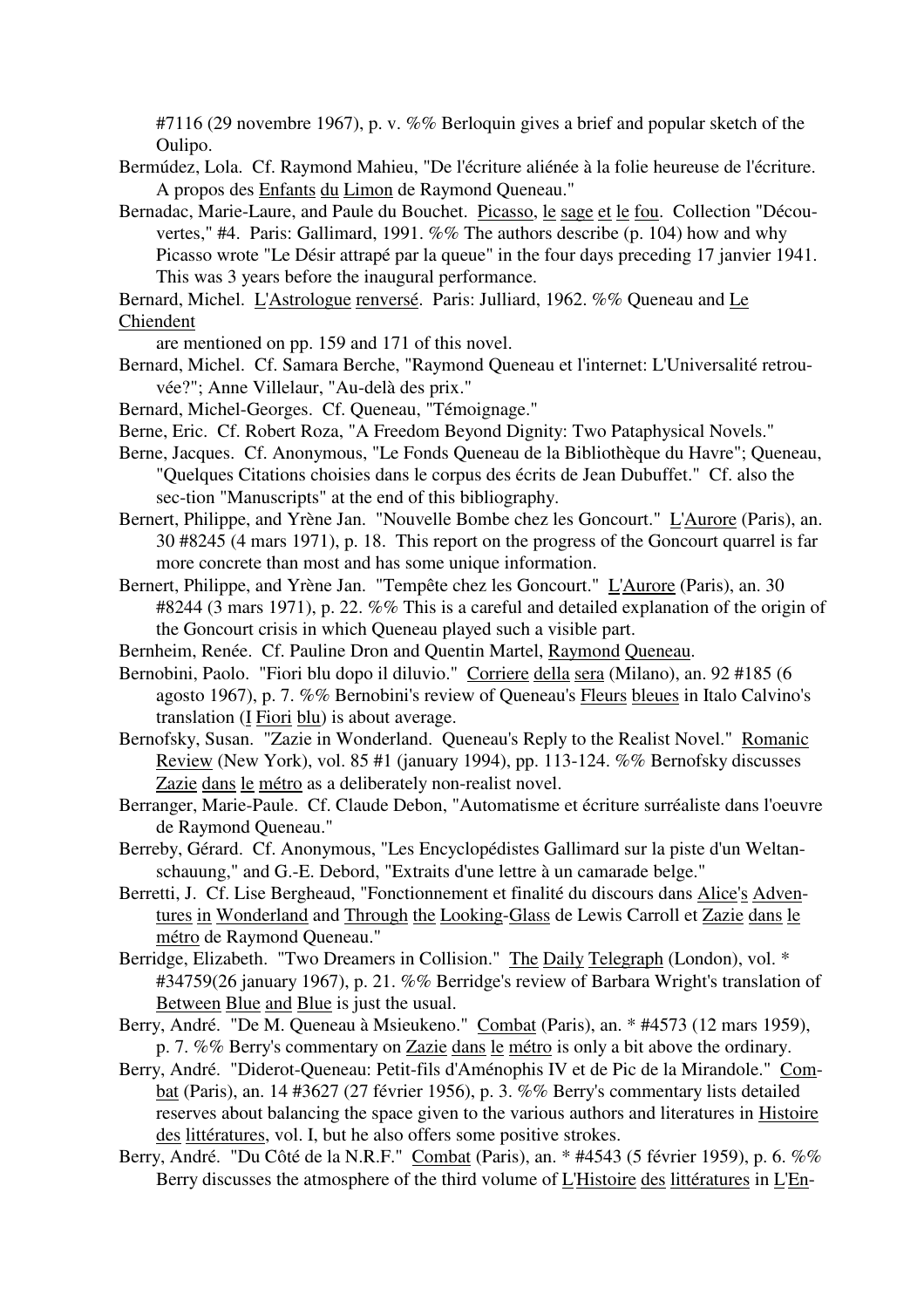cyclopédie de la Pléiade: he has strong criticisms... He also mentions Queneau's Sonnets quite favorably at the end.

- Berry, André. "Eglé, Daphné, Ariel." Combat (Paris), an. \* #4812 (17 décembre 1959), p. 10. %% Berry thanks Queneau for directing him to the writing of Jacques Bens.
- Berry, André. "Sondages et statistiques." Combat (Paris), an. 14 #3633 (5 mars 1956), p. 3. %% Berry reviews Queneau's Pour une bibliothèque idéale.

Berry, Françoise. "Ville et banlieue dans Le Chiendent: L'Imagination du signe." Cahiers Ray-

mond Queneau #17-19 (juin 1991), pp. 111-124. %% Berry discusses the differences between the city and the suburbs in Le Chiendent.

- Bersani, Jacques, Michel Autrand, Jacques Lecarme, and Bruno Vercier, ed. La Littérature en France depuis 1945. 1970: various publishers and cities. %% This is a general textbook presentation, including snippets of Petite Cosmogonie portative, Exercices de style ("Récit"), "Un Conte à votre façon," Zazie dans le métro, Les Derniers Jours, and Loin de Rueil.
- Bertelé, René. CR of Les Ziaux. Confluences (Lyon), an. 4 #29 (février-mars 1944), pp. 175- 178. %% Bertelé describes these poems as being close to surrealism in form and inspiration.
- Bertelli, Dominique, and Mireille Ribière, ed. Entretiens et conférences: Georges Perec. Nantes: Joseph K, 2003. %% There are numerous references to Queneau in both volumes, both on the part of Queneau and that of the editors, but nothing of significance.
- Berthaud, Pierre-Louis. "De l'Eglise au chahut de l'Opéra-comique en passant par les Goncourt." L'Express (Neuchâtel, Suisse), an. 59 #61 (14 mars 1951), p. 1. %% Berthaud announces Queneau's election to the Académie Goncourt and describes it as something of a surprise.
- Berthelot, Anne. Cf. Guy Palayret, Anne Berthelot, and Claude Thomasset, ed. "Tristan et Yseut" de Béroul;"Le Joueur d'échecs" de Stephan Zweig; "Les Fleurs bleues" de Queneau.
- Bertin, Olivier. "Roger Rabiniaux: L'Honneur de Pédonzigue." Observateur politique, économique et littéraire (Paris), an. 2 #50 (22 mars 1951), p. 20. %% The author merely points to Queneau as one of the possible authors for this work; the book is treated as being of some interest only because of its mysterious author. The author of this review is only indicated as O. B., but I presume that this means Bertin, who has an article in the following issue.
- Bertolucci, Attilio. Cf. Queneau, Esercizi di stile: Extracts and L'Instant fatal: "A l'heure où...,"

"Dans l'espace," and "Pour un art poétique (v)."

- Berton, André. "Zazie dans le métro." Echos de Seine-et-Oise (), an. # (17 mars 1961), p. . %% Berton rather likes the film version of Zazie dans le métro.
- Berton, Jean-Claude. Cinquante Romans clés de la littérature française. Paris: Hatier, 1981. %% Berton offers a brief summary/analysis of Zazie dans le métro on pp. 128-129.
- Berton, Jean-Claude. Histoire de la littérature et des idées en France au XX<sup>ième</sup> siècle. Paris: Hatier, 1983. %% Berton gives a very short summary of Queneau's work (p. 126) and mentions him three other times.
- Bertrand, Daniel. Nathalie. Paris: Gallimard, 1975. %% This novel is dedicated to Queneau; there is nothing else of interest here.
- Bertrand, Jacques. "Queneau ni tête." Télérama (Paris), an. \* #1516 (31 janvier 1979), pp. 19-20. %% Bertrand gives a jolly, what-the-hell introduction to Queneau without saying much about anything or anything about much.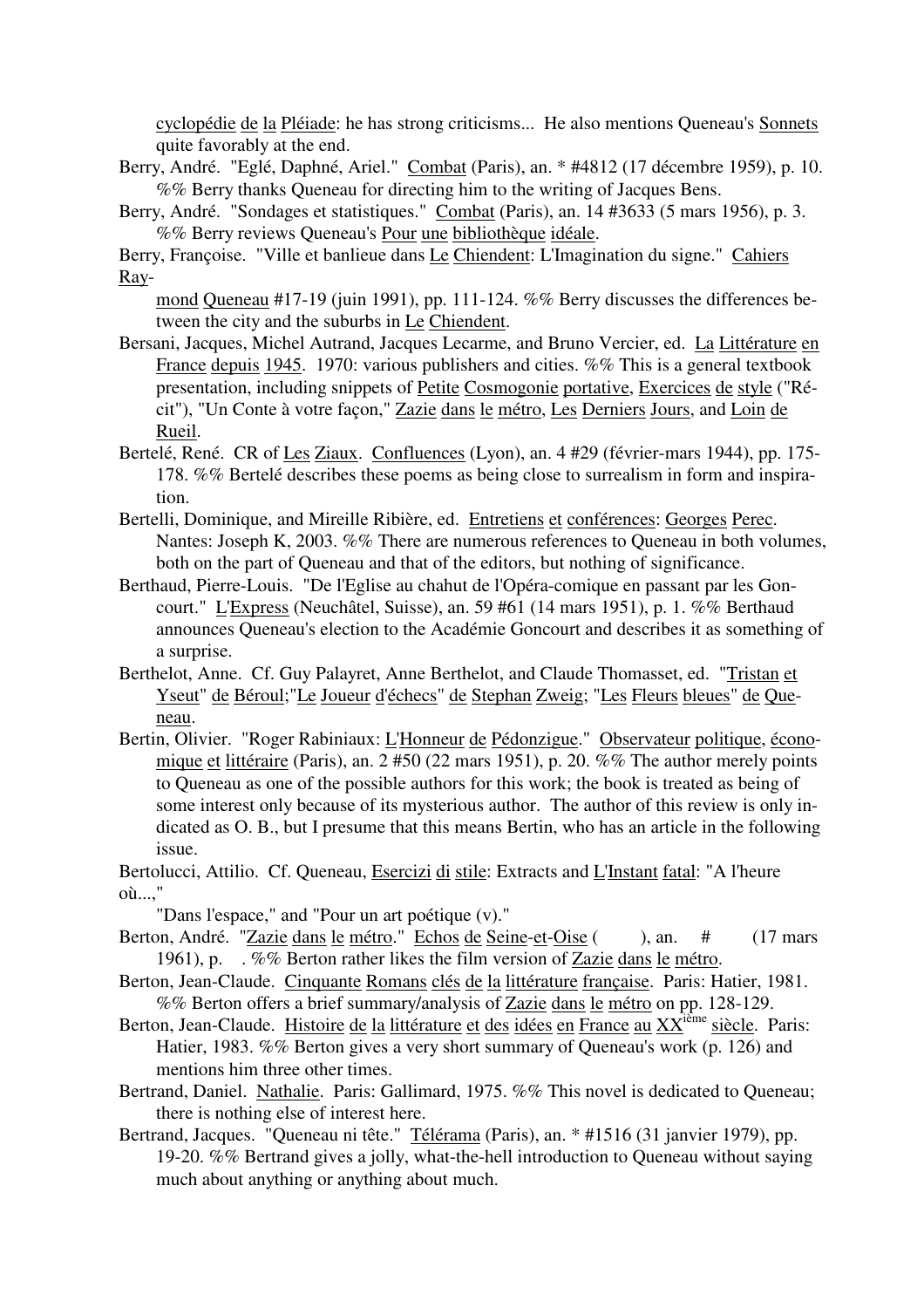- Bertrand, Jean-Pierre, Jacques Dubois, and Pascal Durand. "Approche institutionelle du premier surréalisme." Pratiques (Metz), vol. \* #38 (juin 1983), pp. 27-53. %% The authors present a rather sociological analysis of the surrealists of this epoch. Cf. Norbert Bandier, "Analyse sociologique du groupe surréaliste français et de sa production de 1924 à 1929."
- Bertrand, Joseph. "'Les Indifférents' --- 'Exercices de style'." Pourquoi pas? (Bruxelles), an. \* #3080 (8 décembre 1977), p. 194. %% Bertrand writes on a theater presentation of Les Exercices de style as well as of a play by Périer. Cf. also J. S., "'Les Indifférents' et 'Exercices de style'."
- Bertrand, Joseph. "Si tu t'imagines, fillette..." Pourquoi pas (Bruxelles), an. # (2 décembre 1982), p. 165. %% Bertrand not only presents a stage production of Zazie dans le métro, he also discusses the nature of the novel itself.
- Bertrand, Marc. "L'Année littéraire 1967-1968." French Review (Baltimore), vol. 42 #4 (march 1969), pp. 503-517. %% Bertrand gives (p. 508) a very negative review of Battre la campagne and indeed of all of Queneau's work immediately preceding it.
- Bertrand, Michel. Cf. Pascal Ibrahim Lefevre, "Emprunts à Queneau ter: Etudes intertextuelle desromans de Raymond Queneau dans La Vie mode d'emploi de Georges Perec à partir de 'Emprunts à Queneau', article paru dans le numéro 13-14 de la revue Les Amis de Valentin Brû";
- Berville, Marie. "Cent Mille Milliards de poèmes de Raymond Queneau. Entre contrainte et liberté." Directeur Daniel Delbreil. Mémoire de maîtrise en lettres modernes. Paris: Uni-versité de Paris III (Sorbonne nouvelle), 2002. %% Berville treats her subject in four steps. She begins by looking at the passage from tradition to transgression, including the ideas of "dérapage contrôlé" and "s'affranchir par la contrainte." In her second section she considers the place of the poet, including the role of the myth of the poet. The third section includes how the Cent Mille Milliards de poèmes manifests themes typical of Queneau, including supplying a "theme" for each of the original sonnets and listing several of his "obsessions." She ends with a consideration of the more mechanical manipulations of this text --- on the internet, via CD-ROM, and through Robert Kayser's art creations. [This work is available at the Centre de recherches "L'Esprit nouveau en poésie"; Institut de littérature française; université de Paris III; 13, rue de Santeuil, 75005. It will be necessary to contact Professeur Daniel Delbreil beforehand in order to receive authorization.]
- Berville, Marie. "Quel petit vélo à guidon chromé au fond de la cour? Georges Perec petit cousin de Queneau." Directeur Daniel Delbreil. Mémoire de DEA en littérature française. Paris: Université de Paris III (Sorbonne nouvelle), 2003. %% Berville's first section ad-dresses the question of whether this is a "roman quenien," and in a second section she considers the characteristics of the novel which belong specifically to Perec. Her final section concerns the conception of literature common to both Queneau and Vian and names 10 precursors and/or influences. Cf. Daniel Delbreil, "Moisson universitaire." [This work is available at the Centre de recherches "L'Esprit nouveau en poésie"; Institut de littérature française; université de Paris III; 13, rue de Santeuil, 75005. It will be necessary to contact Professeur Daniel Delbreil beforehand in order to receive authorization.]
- Besa, Carles, and Mar Garcia. "Le Pronom 'on' comme alibi." Degrés: Revue de synthèse à orientation sémiologique (Bruxelles), an. 25 #91 (automne 1997), pp. a1-a8. %% The authors merely cite (p. a2) the exchange between Zazie and her uncle concerning the referentiality of "on" which occurs towards the beginning of chapter 2 of Zazie dans le métro.

Besanger, Pierre. "Un Couple." La Saison cinématographique 1961. Paris: Citévox Editeur,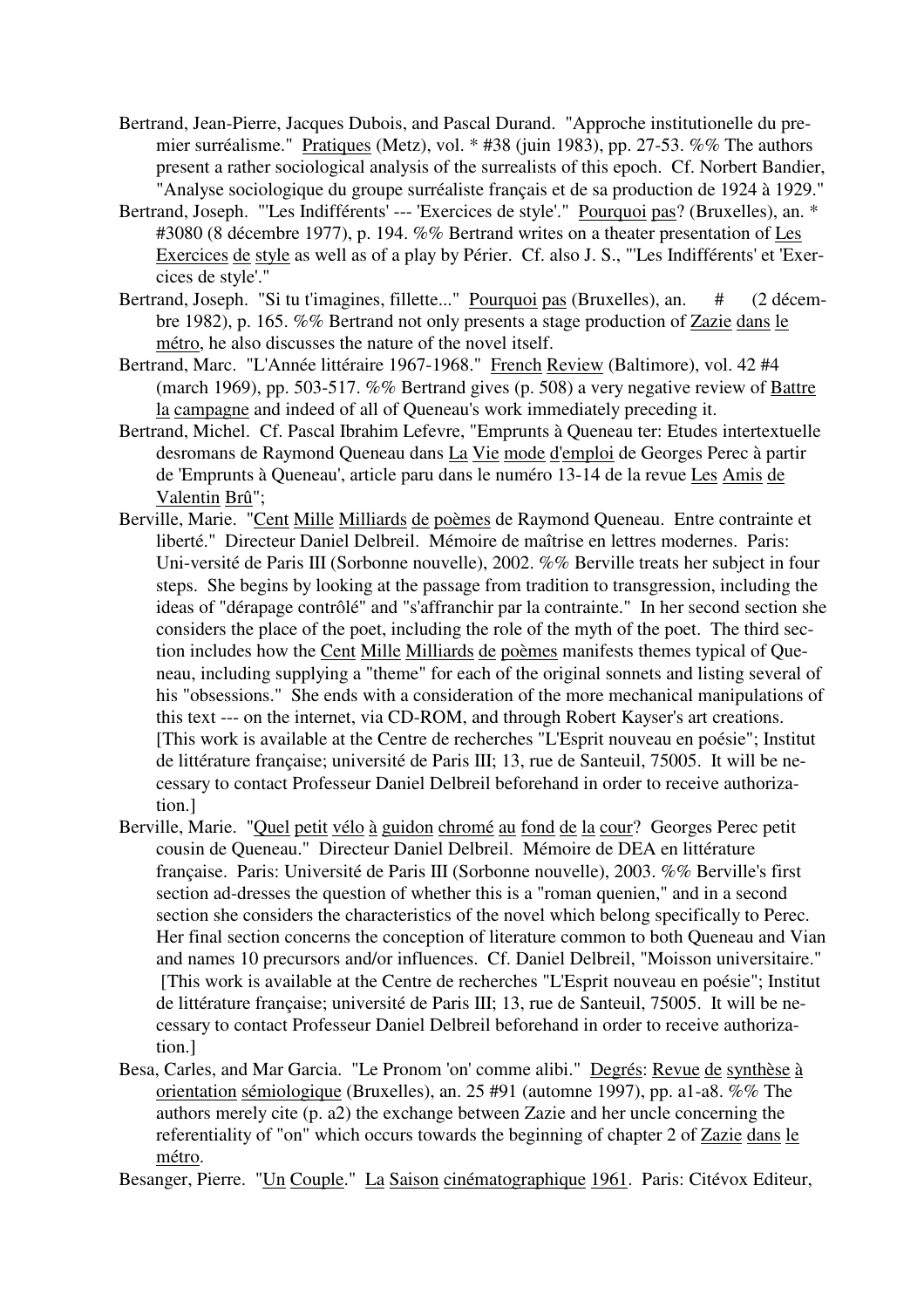1961, pp. 74-75. %% Besanger gives a very good analysis and evaluation of this film's strengths and weaknesses.

- Besnier, Jean-Michel. "Georges Bataille in the 30s." Trans. Amy Reid. Yale French Studies (New Haven, Connecticut), vol. \* #78 (\* 1990), pp. 169-180. %% Besnier describes Valentin Brû as, among other things, a "parody of Kojève" (p. 174).
- Besnier, Jean-Michel. "Les Intermittences de la mémoire: La Critique sociale." Esprit (Paris), vol.  $*$  #5 (= #89) (mai 1984), pp. 14-20. %% While this article does not mention Queneau by name, it does give a good look at what the "raison d'être" and the atmosphere of the magazine were.
- Besnier, Jean-Michel. La Politique de l'impossible: l'intellectuel entre révolte et engagement. Paris: La Découverte, 1988. %% Besnier refers to Queneau a number of times, but with little real insight (pp. 39, 41, 44, 47, 72-74, 86, 88, 103, 139-140, and 210).
- Bessard-Banquy, Olivier. CR of Georges Perec's What a Man! and Queneau's Dormi pleuré. Europe (Paris), an. 75 #815 (mars 1997), pp. 248-249. %% As to Queneau, Bessard-Banquy points especially to the comedy of the "apparatus" rather than to the text itself.
- Bessette, Hélène. Cf. Claire Paulhan, "Hélène Bessette, furieusement moderne."
- Bessière, Jean. "A Propos de villes bien singulières. Représentation et désymbolisation de la ville chez Queneau, Gracq, Sabato et Calvino." In Ecritures des villes. Actes du séminaire du Centre de recherche Texte-histoire. Ed. Romuald-Blaise Fonkoua. Cergy-Pontoise: Centre de recherche Texte-histoire, 1995, pp. 87-102. %% Bessière considers the image of the city in Queneau's Chiendent and in Italo Calvino's Les Villes invisibles, Julien Gracq's Autour des sept collines, and Ernesto Sabato's Alejandra, but he is so vague, ge-neral, and rambling that he doesn't really say anything much about any of them. This arti-cle is much more of a series of musings on the part of the author in a very abstract and general manner.
- Bessière, Jean. "Constricción, paralogía y ficción. Queneau, Perec, Calvino." In Sobre literatura potencial. Actos del encuentro sobre literatura potencial, Vitoria, del 2 al 6 de diciembre de 1985. Ed. Antonio Altarriba. Vitoria: Universidad del país vasco, 1987, pp. 105-116. %% Bessière accomplishes just what his title suggests.
- Bessière, Jean. "Délégitimer les espaces de la fiction: Topologie romanesque et topique de l'écriture. Queneau, Perec, Calvino." In Proceedings of the XIIth Congress of The International Comparative Literature Association: Munich 1988. Ed. Roger Bauer and Douwe Fokkema. Vol. 5. München: Iudicium Verlag, 1990, pp. 19-23. %% Bessière discusses space in certain works, speaking of Le Chiendent and mentioning (to no apparent purpose) Une Histoire modèle in regard to Queneau.
- Bessière, Jean. "Ecriture romanesque et poétique fictionnelle: Jean Paulhan, Raymond Queneau, Maurice Blanchot." Prace historycznoliterackie (Katowice, Poland), vol. 24 #\* (\* 1987), pp. 58-74. %% This article is overwritten and vague. The subject seems to be the nature of fiction and various fictional strategies or attitudes witnessed by these three authors (and Le Chiendent in particular in the case of Queneau).
- Bessière, Jean. Enigmaticité de la littérature. Collection "L'Interrogation philosophique." Paris: Presses universitaires de France, 1993. %% Bessière considers the nature of text and literary creation, touching on Queneau and his "Explication des métaphores" on pp. 137, 195, and 201 as well as making minor references to him on pp. 106, 133, 138-139, 172-173, 198, 208, and 229.

Bessière, Jean. "Espace et ubiquité romanesque chez Queneau." In Espaces romanesques. Ed.

Michel Crouzet. Paris: Presses universitaires françaises, 1982, pp. 227-246. %% Bessière speaks not only of the space of the page written upon but also of all sorts of other novel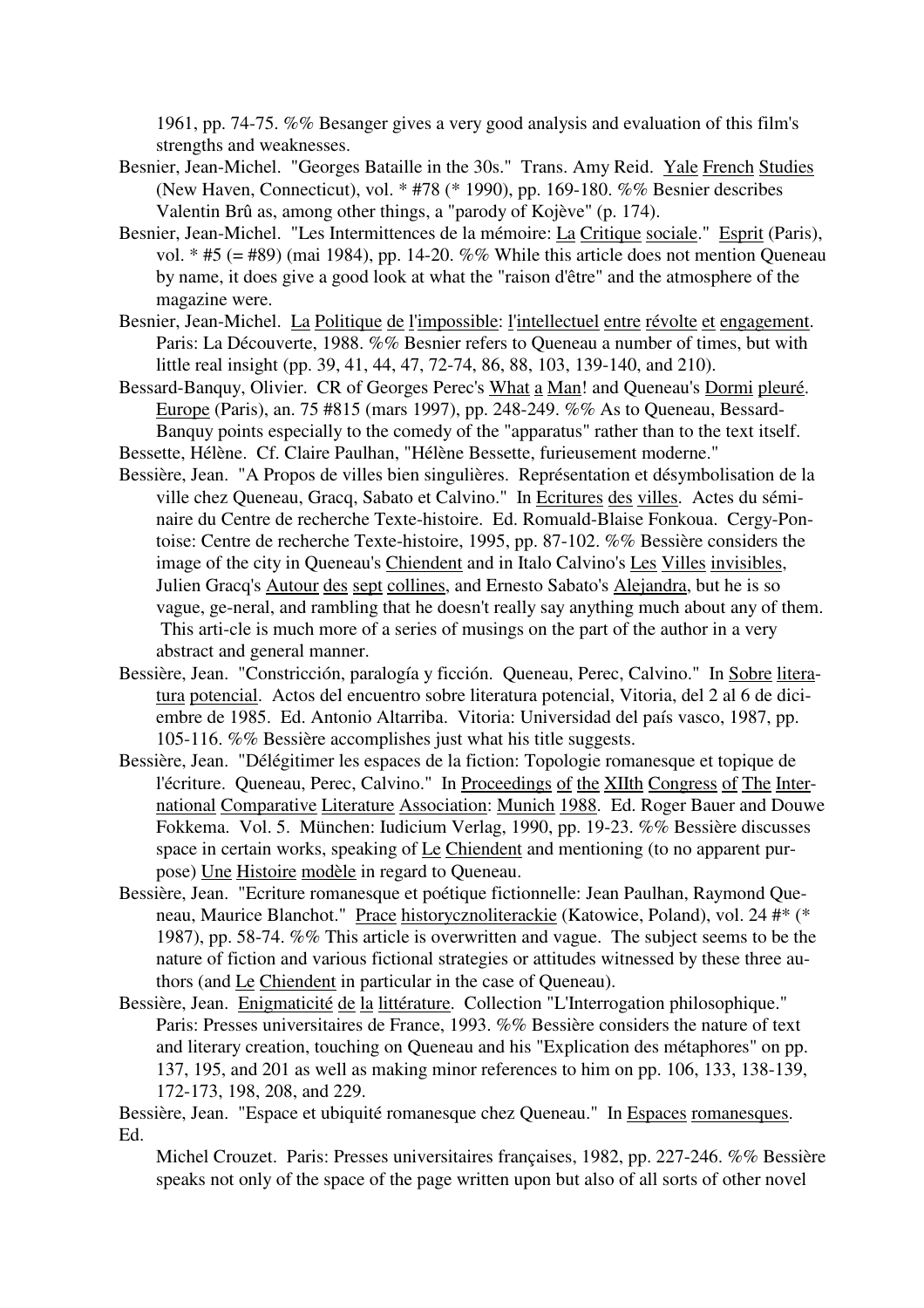spaces: dimensionality of the characters, locations of characters, the space opened by a work, motion within that space, etc., but he remains rather general and conceptual rather than specific and detailed.

- Bessière, Jean. La Littérature et sa rhétorique: La Banalité dans le littéraire au XX<sup>ième</sup> siècle. Collection "L'Interrogation philosophique." Paris: Presses universitaires de France, 1999. %% Bessière uses Queneau's "Explication des métaphores" (L'Instant fatal) on p. 78 to illustrate a point that he is making and then refers to this poem again on p. 150. Curiously, he repeats this latter passage verbatim on pp. 210-211. Bessière also mentions Queneau on pp. 70, 80, 88, and 89, all without any importance.
- Bessière, Jean. "Rhétoricité et passages de la distance: Pour une contre-lecture des idéologies contemporaines du rhétorique avec l'aide de Paulhan, Queneau et Handke." Texte (Toronto), vol. \* #8/9 (\* 1989), pp. 1-23. %% Bessière concentrates on Queneau on pp. 8-11, almost exclusively in regard to Les Ziaux: "L'Explication des métaphores."
- Bessière, Jean. Cf. Christine Baron, "Fiction et subjectivité: D'une Utopie à une conception ironique de l'écriture (Borges, Calvino, Queneau)"; Lise Bergheaud, "Fonctionnement et finalité du discours dans Alice's Adventures in Wonderland and Through the Looking-Glass de Lewis Carroll et Zazie dans le métro de Raymond Queneau"; Daniel Compère, "L'Oulipo. Ecriture et critique du roman"; Michal Mrozowicki, "Courir les rues par Raymond Queneau" and "De l'écriture mythologique à la mythologie de l'écriture: A propos de Queneau."
- Besson, Ferny. Cf. Alexandre Vialatte, "Français parlés," "Raymond Queneau a découvert l'Orphée noir," and "Raymond Queneau ou le prince de l'avatar, suivi de prévisions bien pénibles pour un hiver qui s'annonce rigoreux."
- Besson, Gilbert. "Cimitières, enterrements, fossoyeurs... chez Raymond Queneau." Mémoire de maîtrise. Directrice Claude Debon. Paris: Université de Paris III (Sorbonne nouvelle), 1992. %% Besson is stronger in his archival work than in applying his discoveries to Que-neau's works. [This work is available at the Centre de recherches "L'Esprit nouveau en poésie"; Institut de littérature française; université de Paris III; 13, rue de Santeuil, 75005. It will be necessary to contact Professeur Daniel Delbreil beforehand in order to receive authorization.]
- Besson, Luc. Cf. D. Brian Mann, "Soldiers, Stalkers, & Scribes: Invading and Liberating Public Spaces in the Pulp Fiction of Raymond Queneau."
- Bessora. Cf. Anonymous, "Les Inconnus de la rentrée."

Bessy, Maurice, and Jean-Louis Chardans, eds. Dictionnaire du cinéma et de la télévision. 5 vol. Paris: Jean-Jacques Pauvert, 1971. %% Vol. 3, pp. 412-413, looks at Michèle Morgan (in regard to Zazie dans le métro, chapter 6) and vol. 4, p. 133, covers Queneau.

Bestetti, Pietro. Cf. Queneau, Contes et propos.

- Bestiault, Jacqueline. "Zazie dans le métro." Arts-Lettres (Fismes, Marne), vol. \* #2 (février 1961), pp. 23-30. %% Bestiault gives a very penetrating look at the film version of Zazie dans le métro. Cf. Alain Calame, CR of Raymond Queneau et le cinéma.
- Bestiault, Jacqueline. "Zazie dans le métro." Amis de Valentin Brû #10-11 (février 1980), pp. 21-29. %% This is the same as her other article. This issue was co-produced with the Maison de la culture André Malraux (Reims).
- Beswick, Jacqueline. "'Le Tour de l'ivoire' ou le droit au rêve." Temps mêlés #150 + 25/28 (mai 1985), pp. 138-144. %% This looks at L'Instant fatal: "Le Tour de l'ivoire." Cf. Claude Debon, "Raymond Queneau et le surréalisme: Perspectives critiques."
- Beswick, U. J. "Le Chiendent: Roman surréaliste?" Essays in French Literature (Nedlands, Australia), vol. 18 #\* (november 1981), pp. 72-85. %% Beswick looks carefully at Queneau's first major text after his departure from surrealism and considers just how far he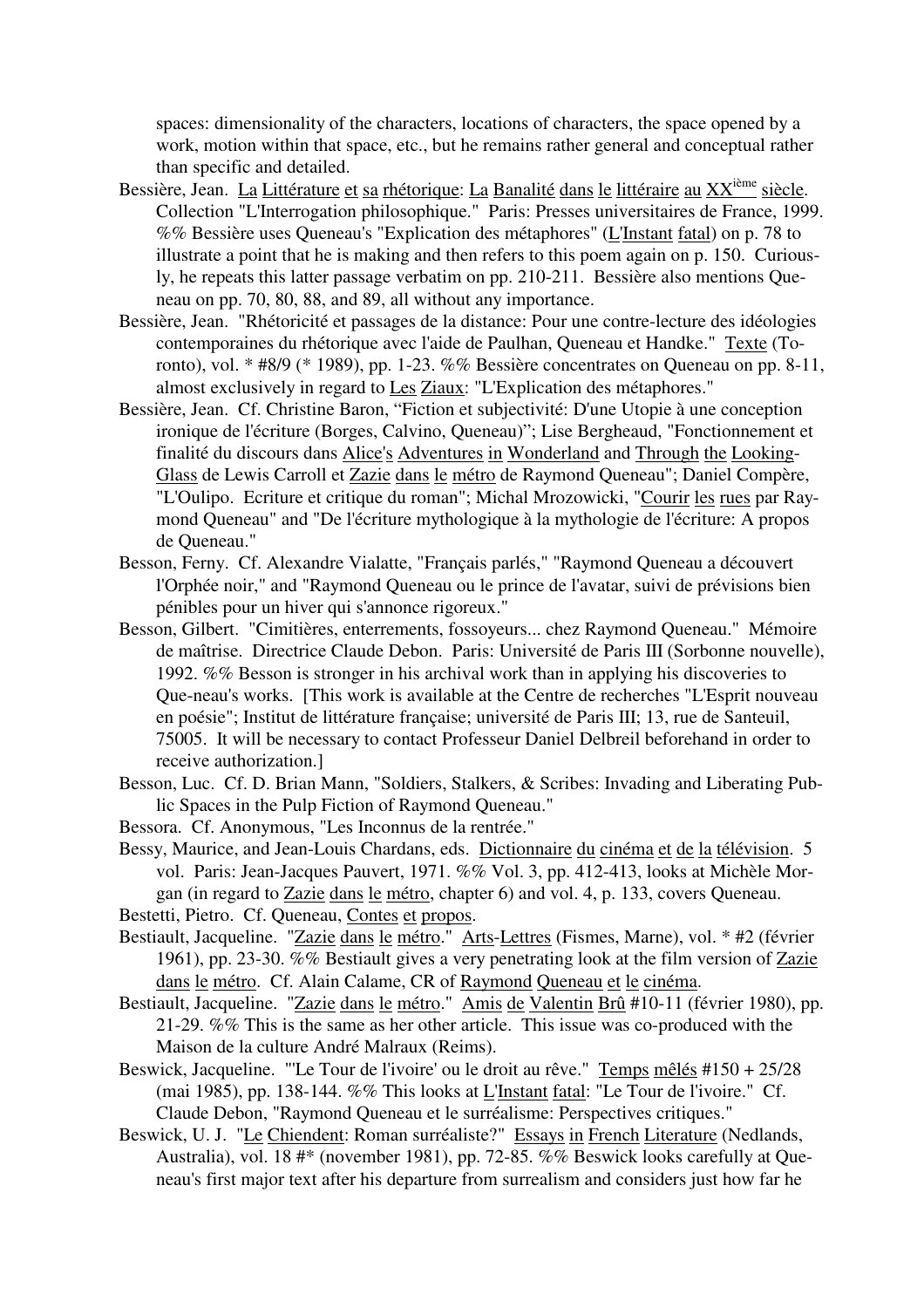had separated himself from it at that point.

- Bettoni, Marco C. "Cognition, Semantics, and Computers." Poetics (The Hague), vol. 19 #1- 2 (april 1990), pp. 65-97. %% Bettoni's main interest is in trying to solve some functional problems in the development of artificial intelligence, and he only cites Queneau's Exercices de style in the references without actually mentioning them at all in the text of the article.
- Betz, Maurice. "Romans d'imagination." Paris-Midi (Paris), an. 32 #5187 (11 octobre 1942), p. 2. %% Betz is mildly enthusiastic about Pierrot mon ami.
- de Beucken, Jean. "Raymond Queneau à Bruxelles." Le Phare dimanche (Bruxelles), an. 7 #317 (27 janvier 1952), p. 6. %% Queneau will be in Bruxelles for a conference on his poetry. Cf. Fantasio, "Ce Mois qui court"; Marcel Hennart, "Les Midis de la poésie"; Adrien Jans, "Un Quart d'heure avec... Raymond Queneau: Du Be-bop au coeur de l'homme"; L. P., "Les Midis de la poésie: Raymond Queneau."
- de Beucken, Jean. "Raymond Queneau, poète." Marginales (Bruxelles), an. 7 #28 (juilletseptembre 1952), pp. 4-11. %% This is very similar to his other article.
- Beutel, Gottfried. Cf. Gerhard Dörr, "Queneau en Allemagne"; Queneau, Mein Freund Pierrot. Beutler-Real, Corinne. Cf. Ruggiero Romano, "Un Modèle pour l'histoire."
- Beylie, Claude. "Les Fioretti azurés de Raymond Queneau." Les Informations dieppoises (Dieppe), an. \* #2147 (19 octobre 1965), p. 2. %% This is a positive but shallow review of Les Fleurs bleues.
- Beylie, Claude. Les Films clés du cinéma. Paris: Bordas, 1987. %% Beylie includes a page on Zazie dans le métro that has no outstanding qualities.
- Bevan, David. Cf. Michael Sheringham, "Raymond Queneau: The Lure of the Spiritual."
- Beys, Cécile. "Les Fleurs bleues de Raymond Queneau. Des Rêves effeuillés à la clé de la parodie." Mémoire de licence. Louvain: Université catholique de Louvain, 1982. %% This is a competent presentation and no more.
- Bezagu, Maryse. Cf. Jacques Roubaud et al., "Oulipo varia."
- Bialestowski, Gérard. P'tit Jo vole. Ill. Pierre Bugeant. Collection "L'Ami de poche," #23. Tournai: Casterman, 1981. %% This novel contains numerous rather indirect references to Queneau and his work.
- Bialestowski, Gérard. "Queneau corps à corps." Trousse-Livres (Paris), vol. \* #55 (décembre 1984), p. 7. %% This is a vague article on the body in Queneau's work.
- Bialot, Joseph. Cf. Alexandre Lous, "Usage de faux."
- Biancheri, Alain. Cf. Cahiers Raymond Queneau #2-3 (mars 1987). There is some sort of manuscript available at the CDRQ under his name.
- Bianciotti, Hector. "Queneau contre l'humour..." Nouvel Observateur (Paris), vol. \* #442 (30 avril 1973), p. 68. %% Bianciotti's review of Voyage en Grèce is only somewhat better than the usual. Jacques Brenner has an article on the same subject with the same name only six weeks later...
- Bianu, Zeno. Cf. Queneau, L'Instant fatal: "Je crains pas ça tellment."
- de Biasi, Pierre-Marc. Cf. Jean-Michel Adam, "Récit."
- Biasin, Gian-Carlo. "Italo Calvino in Mexico: Food and Lovers, Tourists and Cannibals." PMLA (New York), vol. 108 #1 (january 1993), pp. 72-88. %% Biaisin makes a reference (p. 77) to Calvino's parentage with Queneau and certain similar interests shown in a passage from the Petite Cosmogonie portative.
- Biasin, Gian Paolo. "La Superficie delle cose." Forum italicum (Tallahassee, Florida), vol. 19 #1(spring 1985), pp. 152-157. %% This is a review of Italo Calvino's Il signor Palomar, with a brief mention of his relationship to Queneau.
- Bibesco, Priscilla. Cf. Queneau, "The Unfinished Symphony."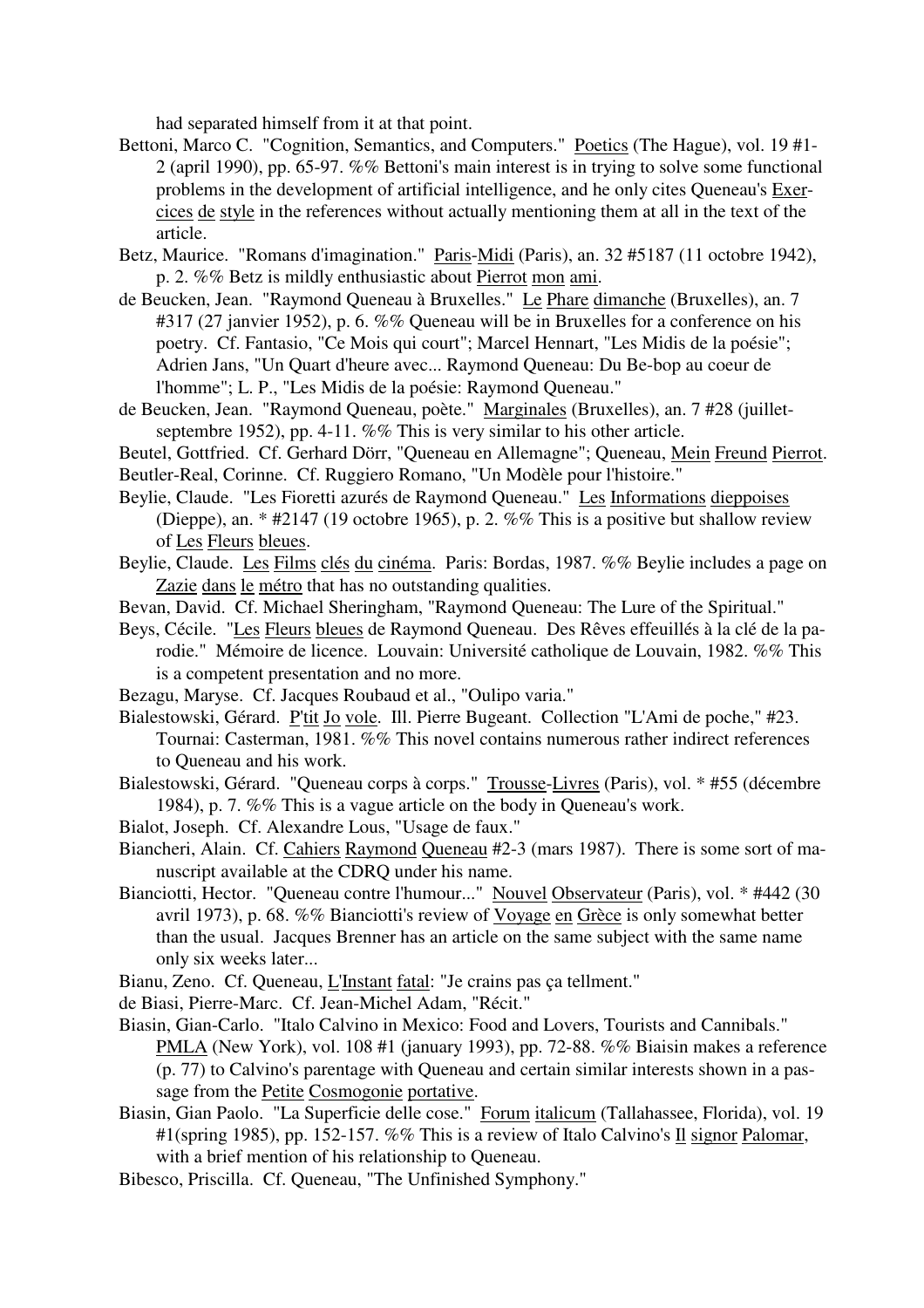Bibliothèque municipale du Havre. Raymond Queneau. Pref. A. Heudron. Intro. Claude Rameil. Catalogue  $M^{me}$  Tardif. Le Havre: La Petite Presse, 1973. %% This is the catalogue of an exposition held in 1973. Cf. Queneau and André Blavier, Lettres croisées 1949- 1976, p. 383 (note 377).

Bidou, Henry. "Le Chiendent." Journal des débats (Paris), vol. 145 #326 (24 novembre 1933), p. 3. %% After several quite negative comments on this novel, Bidou spends most of his review summarizing its plot.

Bidou, Henry. CR of Gueule de Pierre. Revue de Paris (Paris), an. 41 #6 (novembre-

décembre

1934), pp. 223-226. %% Bidou's commentary is quite interesting, even though more recent work on this novel has gone in quite a different direction.

- Bidou, Henry. CR of Les Enfants du Limon. Journal des débats (Paris), vol. 150 #232 (30 septembre 1938), p. 3. %% Bidou looks far more at the "fou littéraire" aspect than the novel, whose characters he briefly notes. Note that the passage from the third to the fourth column actually is incoherent.
- Bidou, Henry. "Le Roman du peuple." Le Journal des débats (Paris), an. 148 #163 (13 juin 1936), p. 3. %% Bidou finds that Queneau's Les Derniers Jours is "une peinture du monde, un témoignage du temps."
- Bidou, Henry. Cf. Queneau and André Blavier, Lettres croisées 1949-1976, pp. 187, 189, 364 (note 217), and 365 (note 218).
- Biegelmann, Olivier. "Les Oulipiades." Libération (Paris), vol. \* #171 (1<sup>ier</sup> décembre 1981),

p.

21. %% This is just a standard review of Oulipo, Atlas de littérature potentielle (which Biegelmann refers to as "volume 2," apparently taking Oulipo's La Littérature potentielle as vol. I).

- Bien, Gloria. "The Shih Ching in French Literature." The Tamkang Review (Taipei, Taiwan), vol. 6 #1 (april 1975), pp. 149-162. %% Pages 158-162 refer to Exercices de style, but Bien does not explain exactly how or why Queneau should have been affected by this idea.
- Bien, Günter. "Mein Freund Pierrot." Westermanns Monatsheft (Braunschweig), an. 105 #10 (oktobre 1964), pp. 92 and 94. %% CR of Eugen Helmlé's German translation
- Biet, Christian. Cf. Queneau, "Quelques Remarques sommaires relatives aux propriétés aérodynamiques de l'addition."
- Bigot, Michel. Pierrot mon ami, de Raymond Queneau. Ill. Gilbert Raffin. Collection "Foliothèque," #80. Paris: Gallimard, 1994. %% This is a worthwhile book for someone who wishes to begin their study of Queneau's novel, but it has only the most basic of ideas for the most part. The most interesting section is the collection of comments from critics, especially those of 1942.
- Bigot, Michel. Pierrot mon ami, de Raymond Queneau. Ill. Gilbert Raffin. Collection "Foliothèque," #80. Paris: Gallimard, 1999. %% Cf. Marie-Noëlle Campana, "Michel Bigot commente Pierrot mon ami."
- Bigot, Michel. "R. Q., Un Proche de Raymond Queneau." Nouvelle Revue française (Paris), vol. \* #539 (décembre 1997), pp. 101-127. %% Bigot presents a most curious, nearly whimsical, biography of Queneau.
- Bigot, Michel and Stéphane. "Zazie dans le métro" de Raymond Queneau. Collection "Foliothèque," #34. Paris: Folio, 1994. %% The authors have created a very good source book for the study of Zazie. Cf. Elena Angelelli, CR of Michel Bigot's "Zazie dans le métro" de Raymond Queneau; Florence Dutheil, "Zazie et ses exégètes"; Gianni Poli, "Raymond Queneau et les langages. Colloque de Thionville"; Alistair Rolls, "Into or Out of the Me-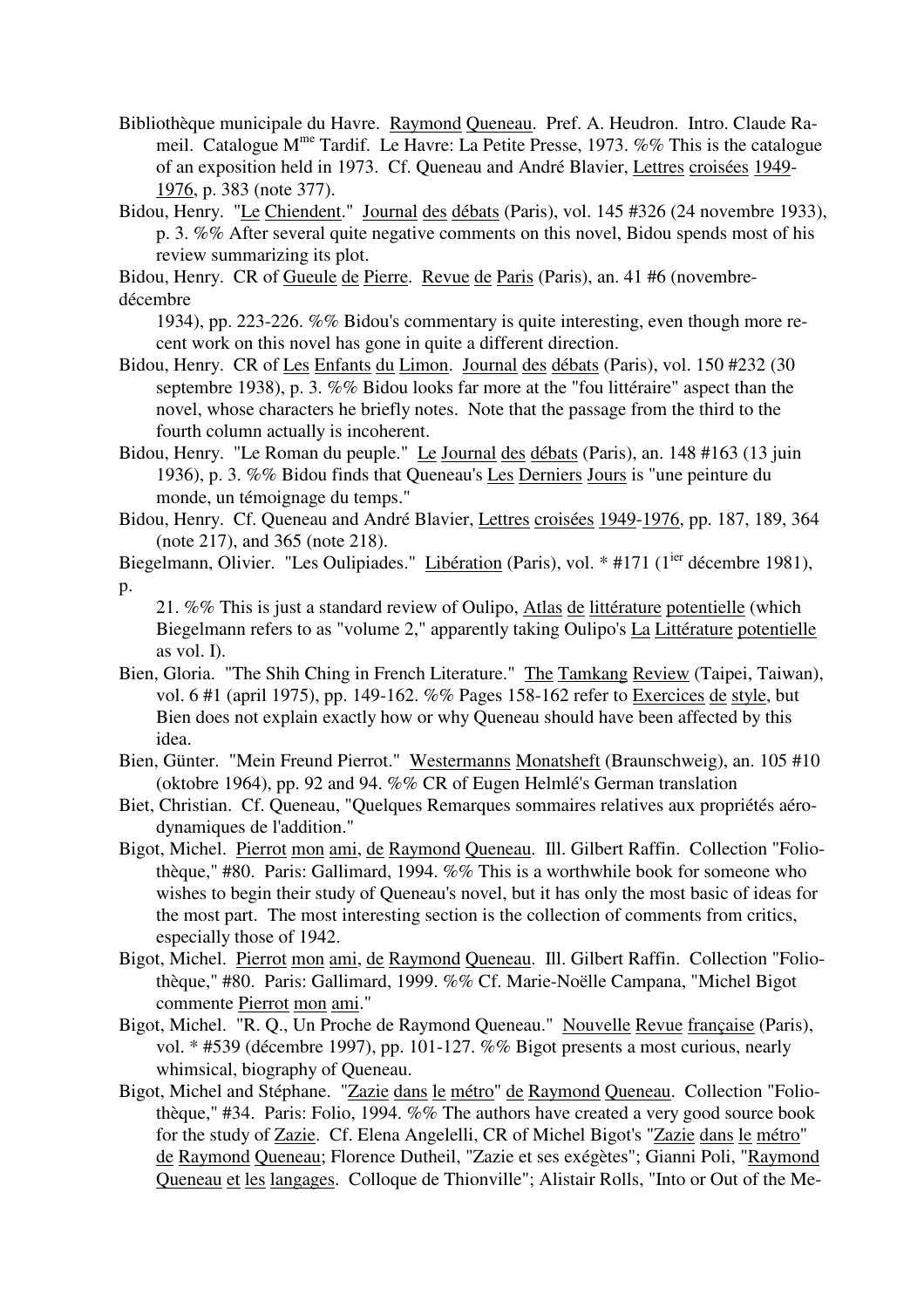tro? Defining a Carrollinian Space in Raymond Queneau and Louis Malle's Zazie dans le métro"; Carol Sanders, CR of Michel Bigot's "Zazie dans le métro" de Raymond Queneau.

Bigot, Stéphane. "La Conception de l'histoire chez Raymond Queneau: Une Histoire modèle."

Directrice Claude Debon. Doctoral dissertation. Paris: Université de Paris III (Sorbonne nouvelle), 1996. %% Bigot's defense centered on four areas; the unfinished state of the text of Une Histoire modèle, the organization of the various short passages, Queneau's statement that the text should be considered at least as a "journal intime," and whether Queneau's text is simply a joke or not. The text itself is much broader and deeper than this. Cf. Astrid Bouygues, "Queneau soutenu en Sorbonne... ou ailleurs" [Amis de Valentin Brû #11 (\* 1998), pp. 45-48].

- Bigot, Stéphane. "Les Personnages et leur(s) savoir(s)." Bigot, Stéphane. "Les Personnages et leur(s) savoir(s)." In Le Personnage dans l'oeuvre de Queneau. Ed. Daniel Delbreil. Paris: Presses de la Sorbonne nouvelle, 2000, pp. 165-188. %% Bigot lists in some detail the sorts of knowledge Queneau attributes to various characters and in some cases and in some cases defines that character, right down to their social skills. He draws some conclusions here and there but nothing of any broad application wo which would seem to help in really understanding either the characters or their author.
- Bigot, Stéphane. "Saint-Glinglin à la lumière d'Hérodote." Cahiers Raymond Queneau #24-25 (mai 1993), pp. 43-55. %% Bigot sets forth some interesting points of comparison between this novel and Nabonide, the last king of Babylon.
- Bigot, Stéphane. Cf. Queneau, Zazie dans le métro.
- Billard, Pierre. "Bande à part." Cinéma 64 (Paris), vol. \* #89 (septembre 1964), pp. 105-108. %% Billard reviews Jean-Luc Godard's Bande à part, with a bare mention of Queneau's name.
- Billard, Pierre. "La Critique sur Zazie." L'Express (Paris), vol. \* #489 (27 octobre 1960), p. 39. %% This concerns the film version of Zazie dans le métro.
- Billard, Pierre. "Entretien avec Louis Malle." L'Express (Paris), vol. \* #489 (27 octobre 1960), pp. 38-39. %% Billard's interview centers on Zazie dans le métro and its filming.
- Billard, Pierre. Louis Malle, Le Rebelle solitaire. Paris: Plon, 2003. %% Billard describes the influence of Queneau on Vian and Ionesco (p. 113), makes a connection between one of Malle's favorite recordings (Charlie Parker's "Crazeology") and Queneau's phoneticallycondensed expressions (p. 115), shows how Malle got interested in producing Zazie dans le métro (pp. 191 and 195) and then recounts the film's production (pp. 196-203), and cites Malle's comment concerning how he used Zazie as a means of exploring the world of Lewis Carroll (p. 381). Billard also refers to Queneau on pp. 69, 94, 208, 234, 308, 312, 435, and 491.
- Billot, Mary-Lise. CR of Jacques Duchateau's Colonne d'air. Lectures de Raymond Queneau (Limoges), vol. \* #2 (juin 1989), pp. 129-131. %% Billot gives a rather positive review.
- Billot, Mary-Lise. "D'une modalité de progression romanesque dans Les Fleurs bleues." Roman 20-50 (Lille), vol. \* #4 (décembre 1987), pp. 63-72. %% Billot regards the way in which temporal and other considerations advance the "plot" of this novel.
- Billot, Mary-Lise. "En quête d'énigmes dans Pierrot mon ami." In Queneau aujourd'hui. Ed. Mary-Lise Billot and Marc Bruimaud. Actes du colloque Raymond Queneau (Université de Limoges, mars 1984). Paris: Clancier-Guénaud, 1985, pp. 85-112. %% Billot looks at a number of "problems" in the novel.

Billot, Mary-Lise. "Les Fleurs bleues de Sylvestre Bonnard." Collection Micro - Petite Biblio-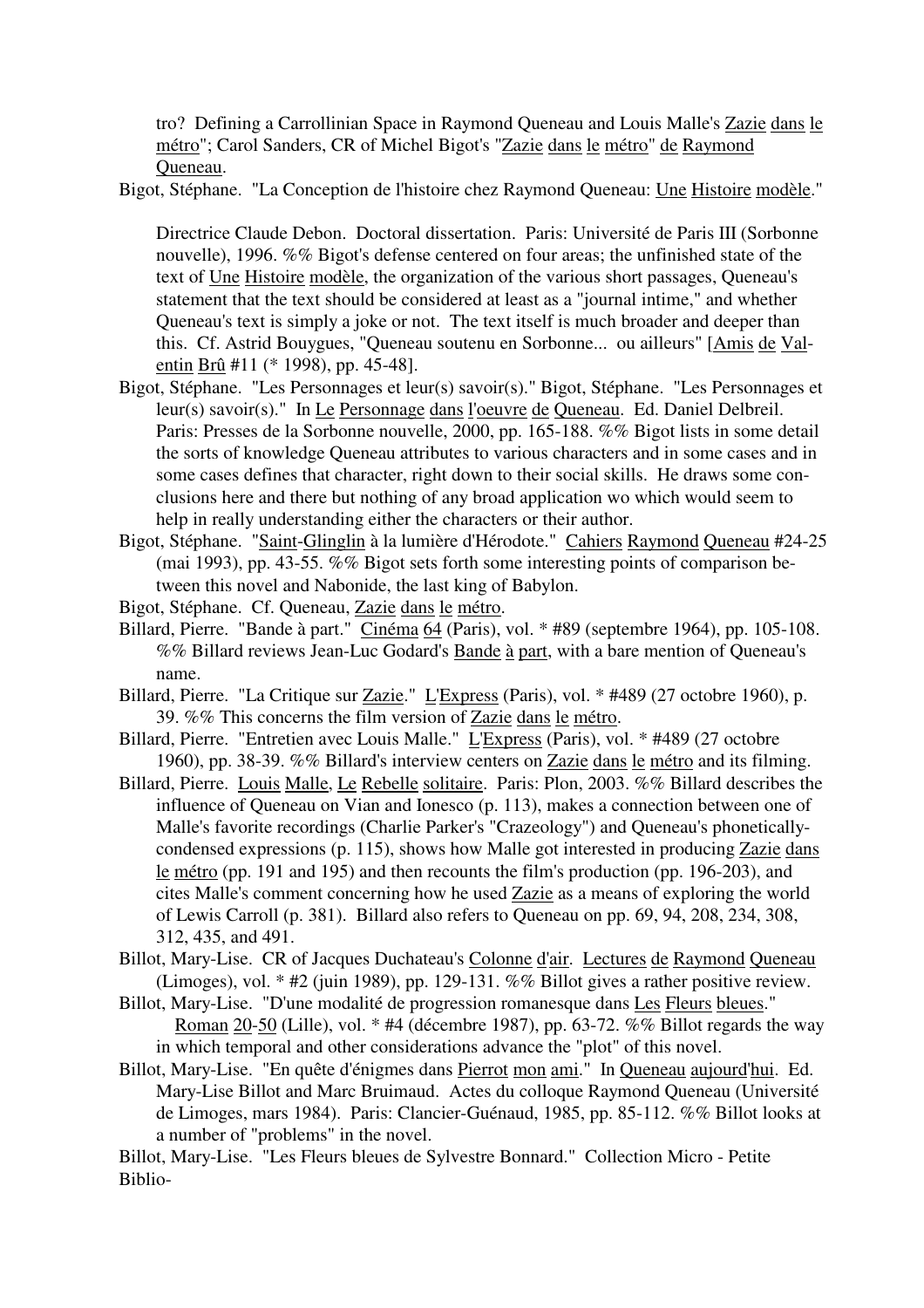thèque quenienne, #2. Toulouse: CIDRE-Animation, 1992. %% Billot finds a similarity between a passage in Anatole France's Crime de Sylvestre Bonnard and Georges du Maurier's Peter Ibbetson, possibly even with Queneau's Les Fleurs bleues. There are some sort of manuscript notes available at the CDRQ under the title "Crime de Sylvestre Bonnard."

- Billot, Mary-Lise. "Présentation." In Raymond Queneau encyclopédiste? Ed. Mary-Lise Billot and Marc Bruimaud. Actes du Deuxième Colloque de Limoges, décembre 1987. Limoges: Editions du Limon, 1990, pp. 9-12. %% Billot attempts to situate the collection of papers presented at the symposium between "Queneau the editor of the Encyclopédie" and "the encyclopedism of Queneau."
- Billot, Mary-Lise. "Le Retour de Raymond Queneau en Limousin!" Vivre à Limoges (Limoges), vol. #17 (janvier 1984), p. . %% Billot presents the coming Limoges Queneau conference.
- Billot, Mary-Lise, and Marc Bruimaud, ed. Queneau aujourd'hui. Pref. Georges-Emmanuel Clancier. Actes du colloque Raymond Queneau (Université de Limoges, mars 1984). Paris: Clancier-Guénaud, 1985. %% The authors included are Noël Arnaud, Mary-Lise Billot, Alain Calame, Marie-Noëlle Campana-Rochefort, Anne Clancier, Georges-Emmanuel Clancier, Claude Debon, Paul Fournel, François Laforge, Pierre Macherey, Emmanuël Souchier, as well as a preface by Georges-Emmanuel Clancier. Cf. Anonymous. "Les Actes du colloque de Limoges dans Queneau aujourd'hui"; Anonymous, "Queneau, au-jourd'hui"; Jean-Pierre Salgas, "Théo, mon ami"; Raphaël Sorin, "Les Enigmes de Que-neau."
- Billot, Mary-Lise, and Marc Bruimaud, ed. Raymond Queneau encyclopédiste? Actes du deuxième colloque (Limoges, décembre 1987). Limoges: Editions du Limon, 1990. %% The authors included are Michel Arnaud, Billot, André Blavier, Paul Braffort, Anne Clancier, Pierre David, Michel Décaudin, Inez Hedges, Pascal Herlem, Jean-François Jeandillou, Evert van der Starre, and Constantin Toloudis.
- Billoux, Claudine. Cf. Queneau, "Graphes de la relation ternaire: X prend Y pour Z."
- Billy, André. "Alain et Bouvard et Pécuchet." Le Figaro littéraire (Paris), an. 3 #99 (13 mars 1948), p. 2. %% Billy announces and comments on a new edition of Bouvard et Pécuchet with a mention or two of Queneau's (second) preface.
- Billy, André. "André Billy raconte..." Le Figaro littéraire (Paris), an. \* #1206 (30 juin 1969), p. 31. %% Billy has a bit of comment on "Sisyphe" from the recent Fendre les flots. He also notes that Queneau had created the adverb "décourageusement." Cf. "André Billy raconte..." (27 octobre 1969).
- Billy, André. "André Billy raconte..." Le Figaro littéraire (Paris), an. \* #1223 (27 octobre 1969), p. 31. %% Billy corrects himself: he had said that Queneau had invented the adverb "décourageusement," but a reader had pointed out to him that Tristan Corbière had writ-ten a poem entitled "Décourageux." Cf. "André Billy raconte..." (30 juin 1969).
- Billy, André. "Comment parlons-nous? Le Souvenir de Franz Toussaint." Le Figaro littéraire (Paris), an. 10 #505 (24 décembre 1955), p. 2. %% Billy discusses the nature and role of spoken language transcribed into novels, the article being given over to Queneau in its first lines.
- Billy, André. CR of Le Dimanche de la vie. Votre Beauté (Paris), an. 21 #204-205 (août 1952), "Supplément," pp. 40-41. %% Billy's review is brief and concentrates on the curious style of the novel, but as to whether he likes the book or not...
- Billy, André. CR of Les Enfants du Limon. L'Oeuvre (Paris), vol. \* #8408 (9 octobre 1938), p. 8. %% Billy's review is rather patronizing and negative.
- Billy, André. CR of <u>Odile. L'Oeuvre</u> (Paris), vol. \* #8010 (5 septembre 1937), p. 6. %%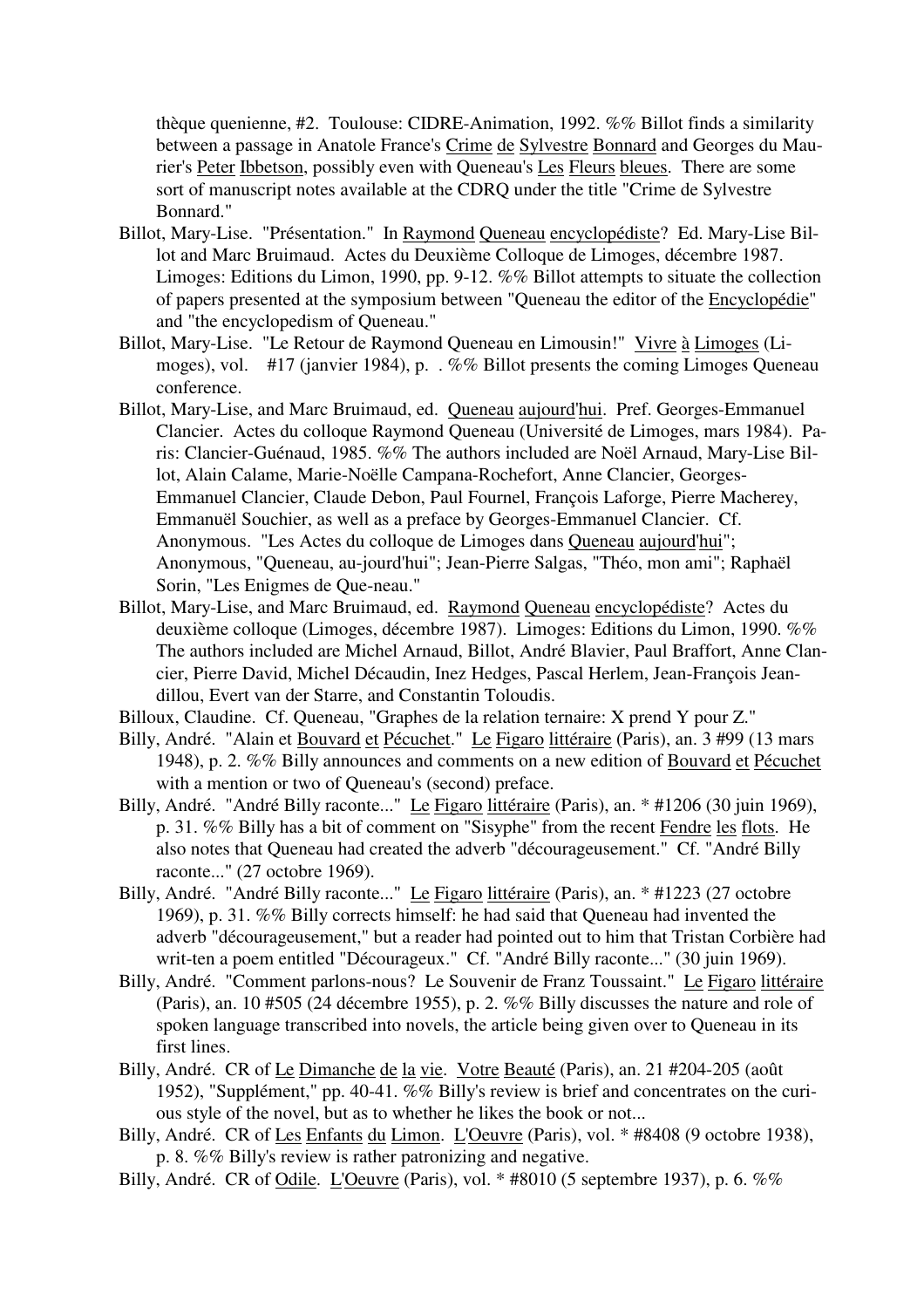Billy's comments situate the novel in the history of literature.

- Billy, André. "Crise du livre et la critique." In his Propos du samedi. Paris: Mercure de France, 1960, pp. 170-173. %% This is the same as the first part of his "Y a-t-il une crise du livre? -- Sur le divorce de la critique et du public. -- Tentatives d'hier et d'aujourd'hui."
- Billy, André. "Faut-il 'tuer' la langue française?" Le Soir (Bruxelles), an. 76 #309 (27 décembre 1962), p. 9. %% Billy's review of Entretiens avec Georges Charbonnier is actually more of a critical look at Queneau's concept of "néo-français." Cf. Billy, "Raymond Queneau et le néo-français."
- Billy, André. "L'Impasse de la jeune poésie." Le Figaro (Paris), an. 114 #28 (28 janvier 1939), p. 6. %% This has an extended citation from Queneau's "Les Horizons perdus" with some discussion.
- Billy, André. "Marine et littérature. Poésie et roman." Le Figaro (Paris), an. 115 #257 (14 septembre 1940), p. 3. %% Billy includes a passage from a letter from Queneau to Billy on the novel. Cf. Eric Beaumatin and Claude Rameil, "Lettres de Raymond Queneau à André Billy"; Queneau, Journaux (1914-1965), pp. 501-504. This was reprinted in part as his "Poésie et roman."
- Billy, André. "La Montagne, la mer et le Quartier Latin." L'Oeuvre (Paris), vol. \* #7527 (10 mai 1936), p. 8. %% In this review of Les Derniers jours Billy sees Queneau's style as nothing more than a warmed-over version of Willy and Ribemont-Dessaignes.
- Billy, André. "Parmi les livres." Votre Beauté (Paris), an. 27 #285 (avril 1959), pp. 41-42. %% Billy concentrates on the language and the humor of Zazie dans le métro.
- Billy, André. "Poésie et roman." In his Propos du samedi. Paris: Mercure de France, 1960, pp. 270-273. %% This is the same as the second half of his "Marine et littérature. Poésie et roman."
- Billy, André. "Les Propos du samedi." Le Figaro littéraire (Paris), an. 17 #857 (22 septembre 1962), p. 4. %% Billy joins the chorus of voices protesting the prosecution of Isidore Isou for pornography, mentioning Queneau as being the leader of the protest. Cf. Anonymous, "La Chasse à l'obscenité."
- Billy, André. "Les Propos du samedi." Le Figaro littéraire (Paris), an. \* #\* (3 décembre 1964), p. 6. %% Billy cites Queneau's supposed preface to Jarry's Le Vieux de la montagne.
- Billy, André. "Quelques Romans." L'Oeuvre (Paris), vol. \* #6682 (16 janvier 1934), p. 5. %% Billy likes Queneau's work in Le Chiendent but he finds Queneau anything but attracted to "le populaire"; he seems slightly puzzled and his review might be considered to be nega-tive. Cf. Eric Beaumatin and Claude Rameil, "Lettres de Raymond Queneau à André Bil-ly"; Derek Schilling, "Le Chiendent entre histoire et fiction, ou Les Parfaits Banlieusards de Raymond Queneau."
- Billy, André. "Queneau ou le Français populaire tel qu'on le parle." Le Figaro (Paris), an. 126 #2329 (5 mars 1952), p. 11. %% Billy's review of Dimanche de la vie centers more on Queneau's perspective and style than on the work itself.
- Billy, André. "Raymond Queneau et le néo-français." Le Figaro littéraire (Paris), an. 10 #479 (25 juin 1955), p. 2. %% Theoretically considering Queneau's Preface to Anthologie des jeunes auteurs, Billy actually looks at Queneau's views on "néo-français." Cf. Billy, "Faut-il 'tuer' la langue française?"
- Billy, André. "Raymond Queneau s'amuse." Le Figaro (Paris), an. 133 #4489 (11 février 1959), p. 12. %% Billy's review of Zazie dans le métro is fairly standard, concentrating on the language and the humor of the novel.
- Billy, André. "Des Romans." L'Oeuvre (Paris), vol. \* #6969 (30 octobre 1934), p. 5. %% Billy's review of Gueule de Pierre is quite positive.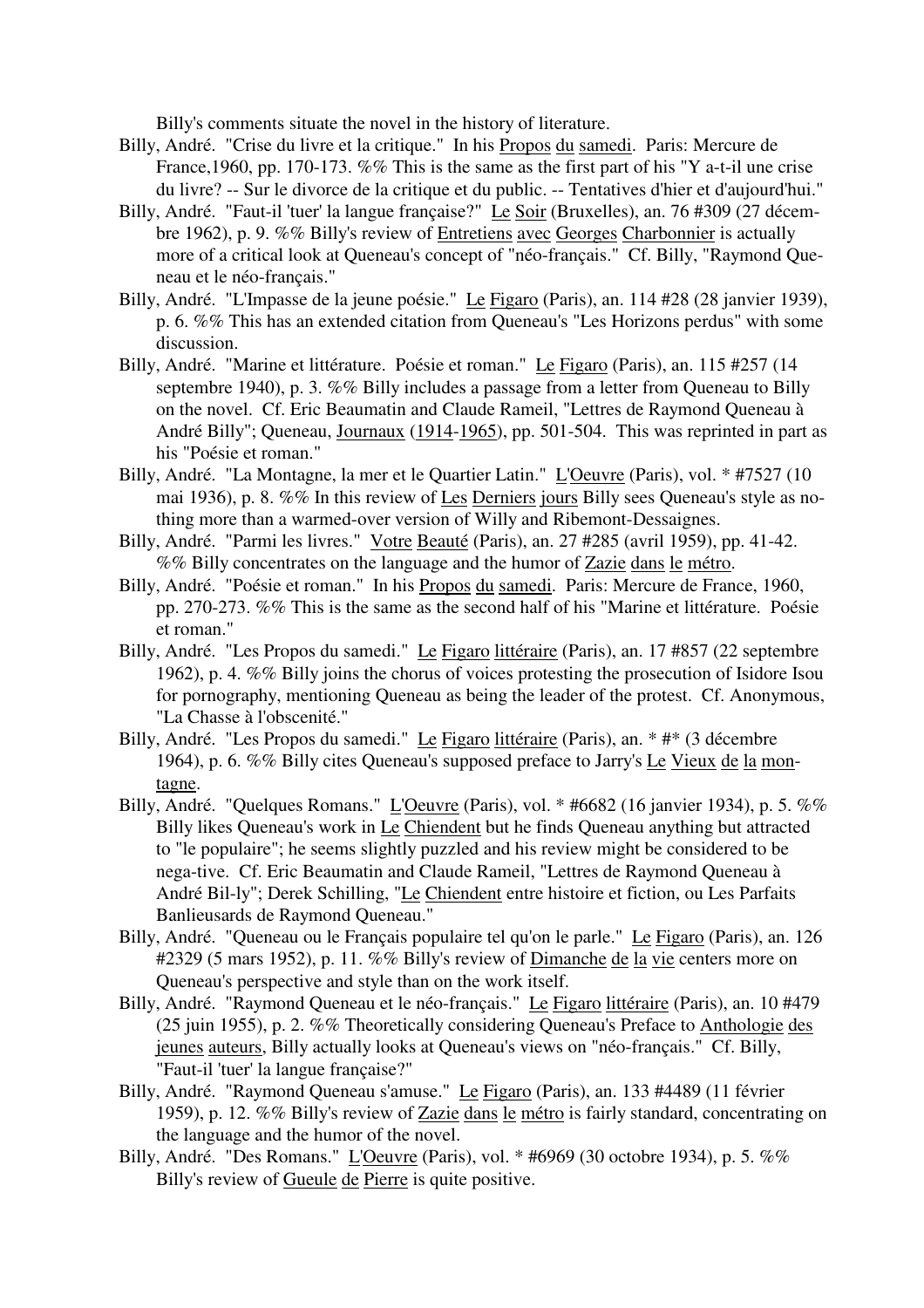- Billy, André. "Sur le cas Queneau." Le Figaro (Paris), an. 139 #6480 (30 juin 1965), p. 20. %% While this is Billy's review of Les Fleurs bleues, he also tries to reconcile the various facets of Queneau's talents and style.
- Billy, André. "Y a-t-il une crise du livre? -- Sur le divorce de la critique et du public. -- Tentatives d'hier et d'aujourd'hui." Le Figaro littéraire (Paris), an. 2 #76 (4 octobre 1947), p. 2. %% This is an interesting article on the role of literary criticism, but Billy only cites Queneau as an example. This was reprinted in part as his "Crise du livre et la critique." Cf. the entry under "Comité national des écrivains." Cf. also Jacques Carat, "Crise de l'im-primerie"; René Groos, "Et le public?"; Queneau, "La Crise de la librairie."
- Billy, André. "Zazie dans le métro par Raymond Queneau." Votre Beauté (Paris), an. 27 #285 (avril 1959), p. 41. %% Billy gives a lighthearted and lightweight review of Zazie dans le métro.
- Billy, André. Cf. Eric Beaumatin and Claude Rameil, "Lettres de Raymond Queneau à André Billy"; Queneau, "Lettre (adressée à André Billy à propos du Baron Mollet)"; Queneau and André Blavier, Lettres croisées 1949-1976, pp. 45 and 261.
- Billy, Dominique. "A propos de 'Un Conte à votre façon' de Queneau." Temps mêlés #150 + 9

(octobre 1980), pp. 22-26. %% Billy discusses the limits of the possible permutations in some depth.

- Billy, Dominique. "L'OuLiPo et l'isosyntaxisme: Les Méthodes syntaxologiques de l'OuLiPo à la lumière de l'analyse matricielle." Amis de Valentin Brû #20 (octobre 1982), pp. 5-18. %% Billy considers some of the possibilities and problems of this process. Cf. Queneau, "Meccano."
- Billy, Dominique. "Queneau et l'isovocalisme." Cahiers Raymond Queneau #31 (avril 1994), pp. 7-12. %% Billy concentrates on variations in Queneau's "Le liège, le titane et le sel aujourd'hui." Cf. the note at the end of the "Oulipo" subject entry for more information on isovocalism.
- Billy, Dominique. "La Sextine." Amis de Valentin Brû #31 (juin 1985), pp. 24-28. %% Billy corrects a number of statements in Stephen Noreiko's "Sur les sextines potentielles." For the errata, cf. Amis de Valentin Brû #32-33 (décembre 1985), p. 84.
- Bing, Jonathan. "Oulipo Service." Village Voice (New York), vol. 43 #46 (17 november 1998), p. 157. %% Bing announces a book tour by Harry Mathews, who was pushing his new Oulipo Compendium. Bing mentions two works of interest to anglophones, Mathews's Selected Declarations of Dependence (fraught with perverbs) and A Void, Gilbert Adair's translation of Georges Perec's La Disparition.
- Birnberg, Jacques. "Battre la campagne: Est-ce le fait de Queneau ou de ses exégètes?" Amis de Valentin Brû #40-42 (décembre 2005), pp. 89-105. %% Birnberg considers all sorts of influences on Queneau's composition of this work and its contents. Very worthwhile in many ways. The manuscript text of this article contains a much longer citation from Roupnel, the one mentioned in note 8.
- Birnberg, Jacques. "Considérations sur les paysages de Saint-Glinglin." Amis de Valentin Brû #9-10 (mars 1998), pp. 17-32. %% Birnberg looks at the changes between the three versions of this novel and the significance that such alterations might have. The changes themselves and the reasons Birnberg supputes for them are quite interesting.
- Birnberg, Jacques. "Courir les rues dans les sillons de Raymond Queneau." Cahiers Raymond Queneau #17-19 (juin 1991), pp. 57-71. %% Birnberg reviews the usage Queneau made of the names of various streets in Paris.
- Birnberg, Jacques. CR of Daniel Delbreil's Le Personnage dans l'oeuvre de Queneau. Amis de Valentin Brû #21-22 (février 2001), pp. 93-100. %% Birnberg lists, summarizes, and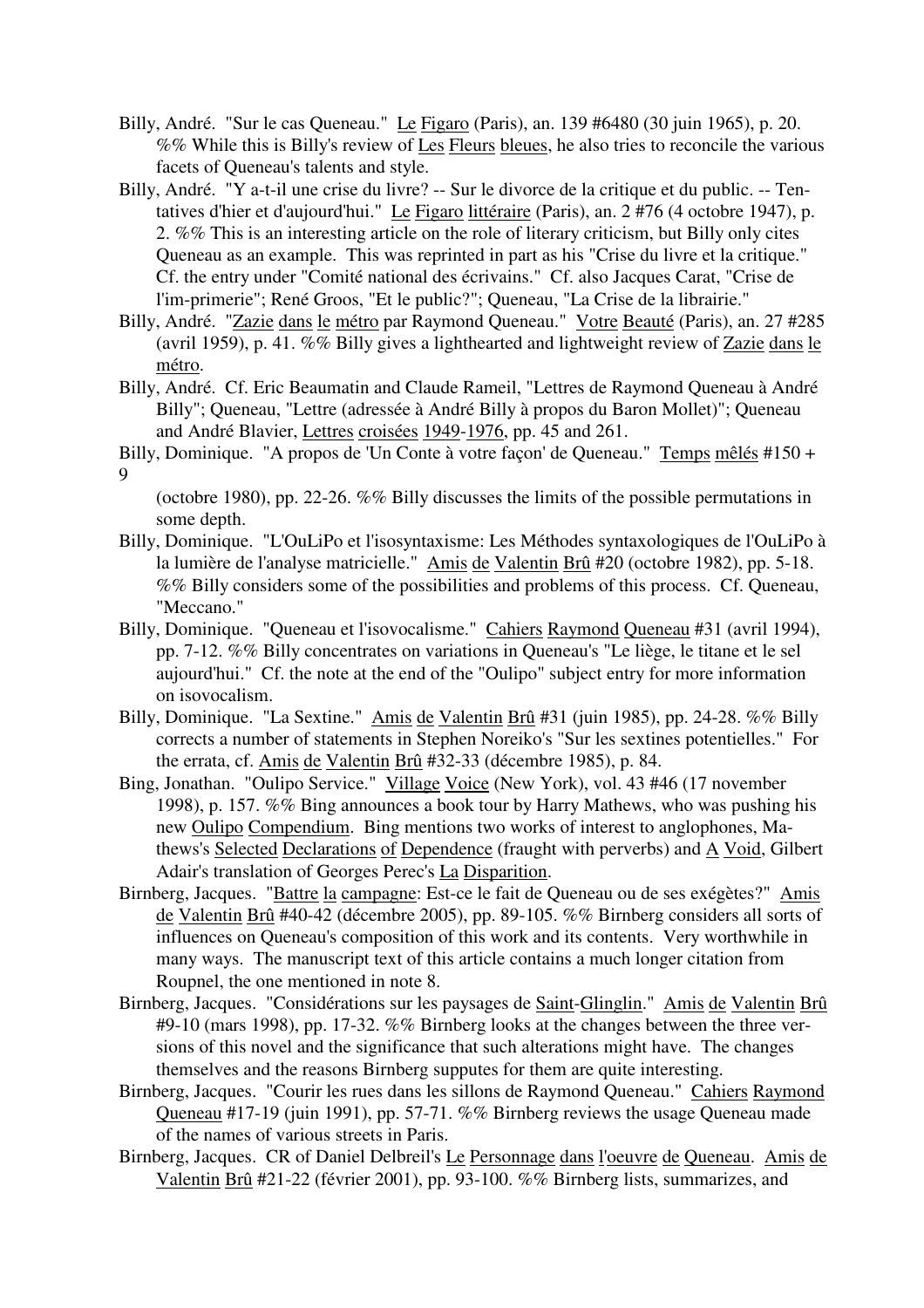comments on the contents of this work, which consists of papers presented at the Queneau symposium held in Mersch (Luxembourg) in octobre 2000.

- Birnberg, Jacques. CR of Nina Bastin's Queneau's Fictional Worlds. Amis de Valentin Brû #34-35 (juillet 2004), pp. 120-124. %% Birnberg does a rather extensive analysis and evaluation of this work, an evaluation which is fundamentally negative.
- Birnberg, Jacques. "Les Paradoxes du roman de formation: Observations sur Le Chiendent." Australian Journal of French Studies (Clayton, Victoria), vol. 40 #1-2 (january 2003), pp. 40-61. %% Birnberg begins by reviewing the question of whether Goethe's Wilhelm Meister is a true Bildungsroman or not, segues into Queneau's comments on Goethe and what his actual experience of Goethe was, and finally applies these observations to Le Chiendent.
- Birnberg, Jacques. "Petit Traité de voyeurisme avêdantique." Amis de Valentin Brû #28-31 (juillet 2003), pp. 31-48. %% Birnberg covers a great deal of ground here: before getting into the question of voyeurism he considers the relationship between philosophy and psychology according to Guénon and what Queneau knew about it when, especially in the light of Queneau's familiarity with Dante. As for the voyeurism itself, he discusses its nature in Queneau's work, especially how it borders on the erotic, and looks at how it appears in such works as Le Chiendent, Le Journal intime de Sally Mara, Gueule de Pierre, and Chêne et chien.
- Birnberg, Jacques. "La Politique, la mieux partagée des sciences inexactes." Temps mêlés  $\text{\#150 + 33/36}$  (juillet 1987), pp. 124-141. %% Birnberg looks at the politics expressed in Les Enfants du Limon.
- Birnberg, Jacques. "Propos sur le bestiaire et l'oeuvre poétique de Raymond Queneau." Temps mêlés #150 + 25/28 (mai 1985), pp. 88-105. %% Birnberg analyzes the presence and function of animals in Queneau's poetry.
- Birnberg, Jacques. "Quelques Donnes et maldonnes sur le décor urbain du Havre dans Un Rude Hiver." Temps mêlés #150 + 41/44 (hiver 1989 - printemps 1990), pp. 11-36. %% This very detailed and concrete text wanders all over the place: the telephone and telegraph in Le Havre at the time of Un Rude Hiver, spatial limits to the city, the Le Havre which Queneau actually "sees" in his works, the presence of the British in Le Havre during the war, and the effects of the war on the city. A second part of the article looks at vari-ous other aspects of the city's life in 1916.
- Birnberg, Jacques. "Raymond Queneau et le paradoxe du roman d'apprentissage." In Le Roman d'apprentissage: Approches plurielles. Ed. Gérard Danou. Sens: Chilly-Mazarin, 2000. %% This volume contains the acts of the Cerisy "décade" of 20-30 juillet 1998, organized by Anne Clancier, Gérard Danou, and Anne Roche. While the Amis de Valentin Brû #14-15 (mai 1999) indicates that this article would be published here, the article's first publication was rather in the Australian Journal of French Studies dedicated to Birnberg; cf. Birnberg, "Les Paradoxes du roman de formation: Observations sur Le Chiendent."
- Birnberg, Jacques. "Raymond Queneau, (ré)-citateur hétéroclyte ou des libertés du lecteur." Australian Journal of French Studies (Clayton, Victoria), vol. 40 #1-2 (january 2003), pp. 105-124. %% Birnberg discusses the meaning of the word "hétéroclytes" (a word and spelling which Queneau used at one time for the "fous littéraires") and proceeds to analyze how Queneau used at least some of these men in Les Enfants du Limon (Berbiguier, Ras-pail, Auguste B\*\*\*, Bousquet, and Lucas).

Birnberg, Jacques. "Régal et galéjade ou quelques irrévérences sur les donzelles avec défense."

Temps mêlés #150 + 65/68 (printemps 1996), pp. 113-130. %% Birnberg has a number of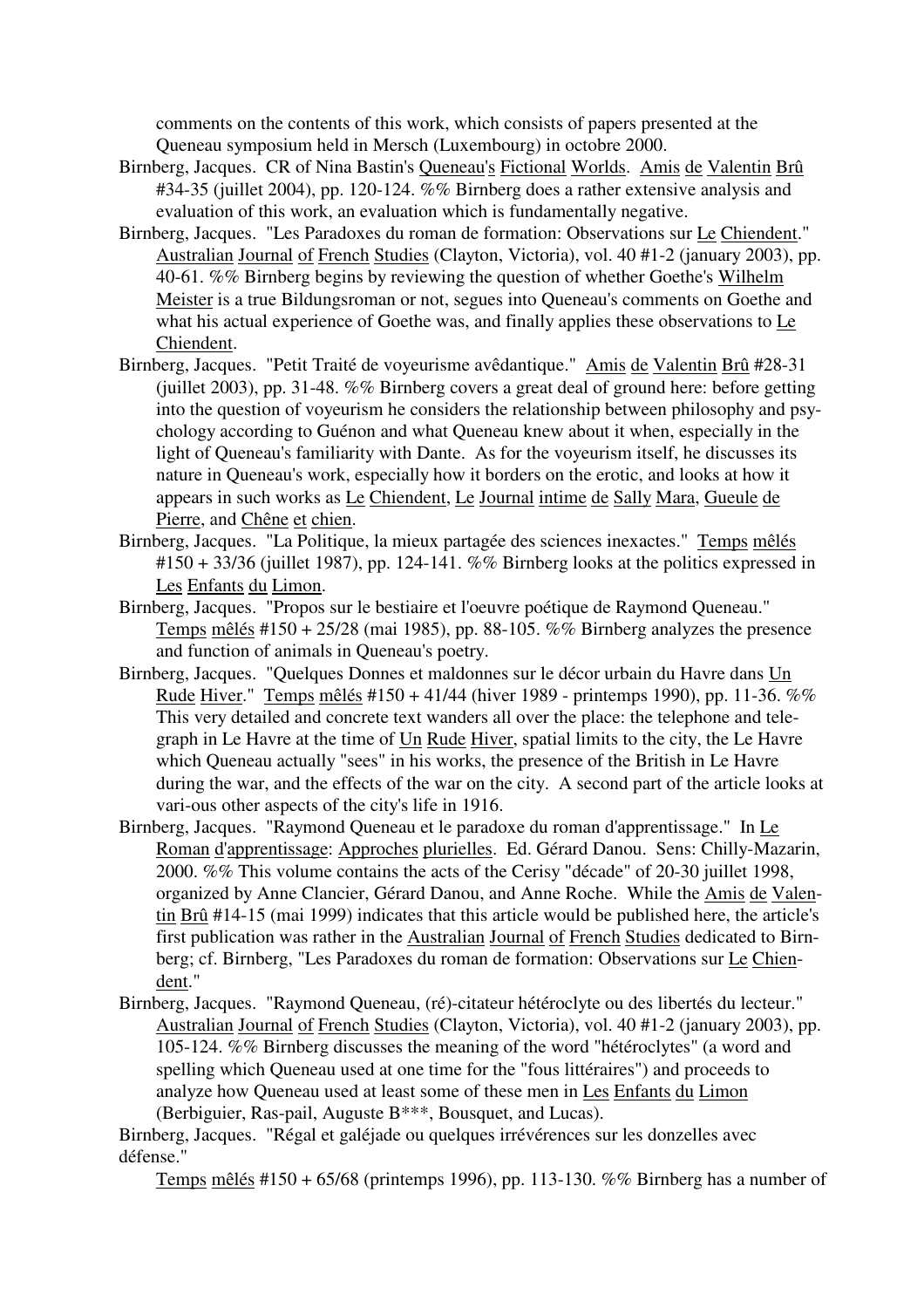considerations in regard to the origin of On est toujours trop bon avec les femmes, its relation to Boris Vian's J'irai cracher sur vos tombes, sources, censorship, etc. Even if Birnberg does not exactly present a coherent thesis, what he writes is most interesting and enlightening.

Birnberg, Jacques. "'Vieillir' by Raymond Queneau: A Self-Mocking Elegy." In Essays in Mo-

dern Italian and French Literature in Recollection of Tom O'Neill. Ed. Alastair Hurst and Tony Pagliaro. Melbourne: Spunti e ricerche, 2004, pp. 11-18. %% Birnberg offers some interesting details about this poem's early years (including a letter complaining about the poem and the fact that Queneau had Instant fatal make its appearance on 2 november, All Souls Day). He then presents a number of works with the same topic and themes stretching back to Homer and classical Greece and touching such points as Shakespeare and Byron, the burlesque poets and Heine, and the Latin "sequence" from the Catholic mass for the dead. Birnberg's last three paragraphs draw everything together into an appreciation of the poem that sets it in its historical context and renders to it the tone that Queneau seems to have intended.

- Birnberg, Jacques. (no title). Amis de Valentin Brû #23 (juillet 2001), p. 72. %% Birnberg presents a theater interpretation of Le Vol d'Icare, staged in Versailles in mars 2001. Cf. Daniel Delbreil, (no title).
- Birnberg, Jacques. Cf. Victor Batignol, "Le Cinquième Colloque"; Wallace Kirsop, "Jacques Birnberg"; Anne Clancier, "Jacques Birnberg: Un Passager du XX<sup>e</sup> siècle au douloureux périple que la littérature a aimé et qui a su faire aimer la littérature."
- Bischofberger, Helen. "L'Organisation du Vol d'Icare de Raymond Queneau." Mémoire de licence. Directeur Jean Roudaut. Fribourg: Université de Fribourg, 1988. %% This is just about what the title indicates.

Bishop, Lloyd. "Intellectual Gamesmanship. Queneau's Le Chiendent." In his Romantic Irony

in French Literature: From Diderot to Beckett. Nashville, Tennessee: Vanderbilt University Press, 1989, pp. 154-184. %% Bishop brings in all sorts of interesting considerations, but they don't quite add up to a centered article. Cf. Ainslie Armstrong McLees, CR of Lloyd Bishop's Romantic Irony in French Literature: From Diderot to Beckett.

- Bishop, Tom. "After That One Great Innovator." The Nation (New York), vol. 215 #8 (25 september 1972), pp. 249-251. %% In looking at Queneau's place in Vivian Mercier's The New Novel From Queneau to Pinget, Bishop comments on the importance of Les Exercices de style and Zazie dans le métro and the fact that it took so long for an English translation of Le Chiendent to appear.
- Bishop, Tom. CR of Barbara Wright's translation of The Bark Tree. Saturday Review of Literature (New York), vol. 54 #32 (7 august 1971), p. 25. %% Bishop's review is fairly ordinary.
- Bisk, Anatole. He wrote under the nearly anagrammatic pseudonym of Alain Bosquet.
- "Bison ravi." This is an anagram of Boris Vian's name, and he used it somewhat as a pseudonym.
- Bittoun-Debruyne, Nathalie. "Exercices/ejercicios/ejercicis de/de/d' style/estilo/estil." In La Literatura francesa de los siglos XIX-XX y sus traducciones en el siglo XX hispánico. Préf. Stéphane Michaud. Ed. Marta Giné. Lleida (España): Universitat de Lleida, Departament de Filologia clàssica, 1999, pp. 229-245. %% Bittoun considers the art of translation in comparing the aims, strategies, and outcome of the translations of Les Exercices de style done by Antonio Fernández Ferrer into Spanish (Ejercicios de estilo) and by Annie Bats and Ramon Lladó into Catalan (Exercicis d'estil).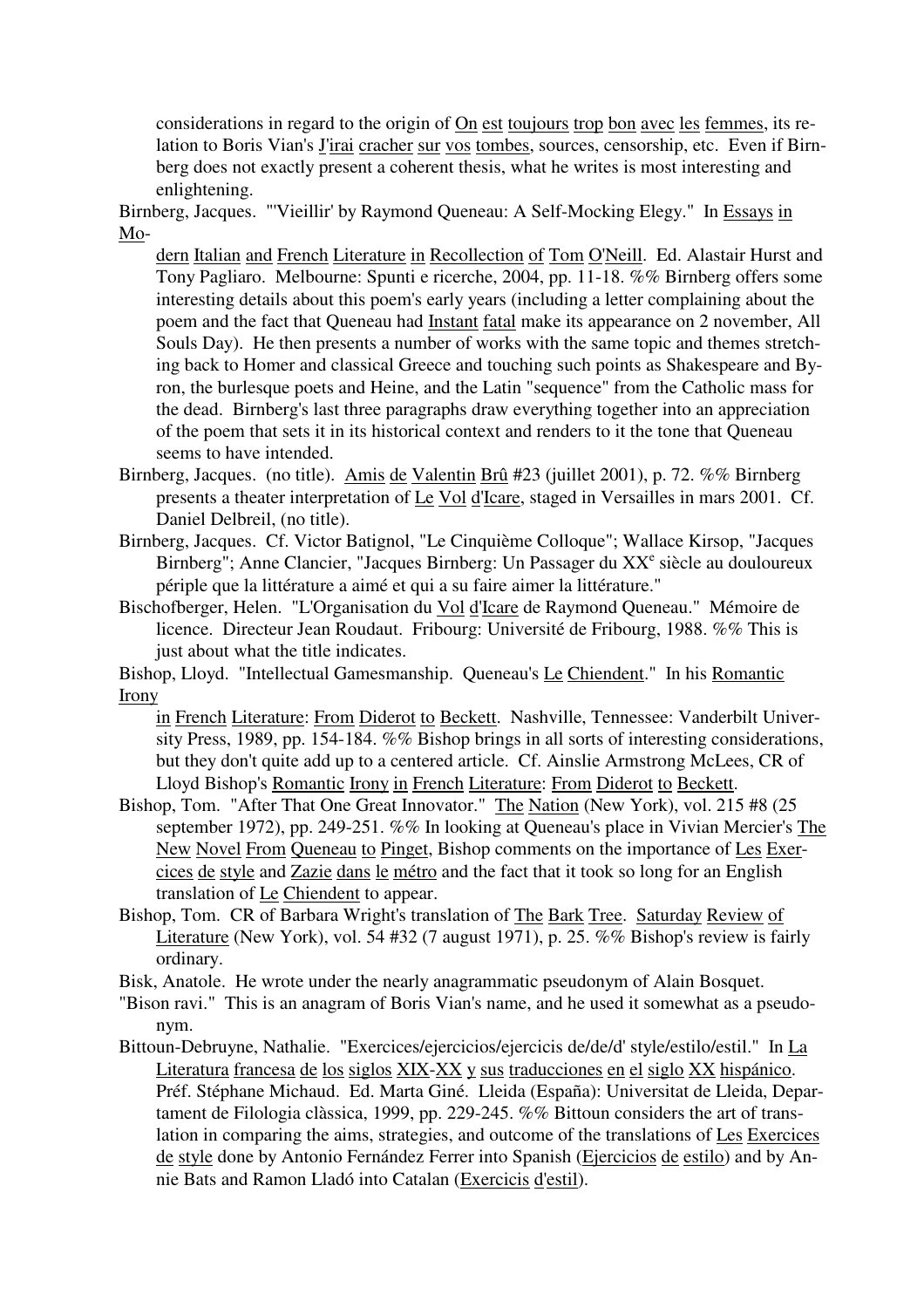- Bjurström, C. G. "Brev från Paris." Bonniers Litterära Magasin (Stockholm), vol. 17 #9 (november 1948), pp. 663-668. %% This is a general but good look at Queneau, written in Swedish.
- Bjurström, C. G. Cf. Queneau, Var Världen ändä är liten.
- Blachon, Roger. Cf. Queneau, Zazie dans le métro.
- Blahynka, Milan. "Dve knihy francúzskeho humoru." Romboid (Bratislava, Czechoslovakia), vol. \* #7 (july 1973), pp. 72-73. %% This is a review of Dimanche de la vie written in Slovak.
- Blair, Dorothy S. "Etat et statut de la critique française de la littérature négro-africaine d'expression française." Oeuvres et critiques (Tübingen), vol. 3 #2 -- vol. 4 #1 (automne 1979), pp. 39-52. %% Blair merely denounces as superficial (on p. 44) the Georges Balandier article on black literature in vol. I of Histoire des littératures. She is referring to the 1955 edition of the volume, in which his "Littérature de l'Afrique et des Amériques noires" appears on pp. 1536-1567.
- Blais, Michel. "L'Excentricité." In Georges Bataille et Raymond Queneau 1930-1940. Ed. anonymous. Billom, Puy-de-Dôme: Association Billom-Bataille, 1982, pp. 73-76. %% Blais mentions "Le Cheval troyen" (p. 75) in a reference to something vague.
- Blaisy, Quentin. "Le Voyage en Grèce de Raymond Queneau." Valeurs actuelles (Paris), an. \* #1915 (13 août 1973), p. 37.  $\%$ % Blaisy cites selected sentences from the Volontés essays and finds the whole collection to show a "profonde et courageuse sagesse."
- Blakeston, Oswell. CR of Barbara Wright's translation of Between Blue and Blue. Books and Bookmen (London), vol. 12 #7 (april 1967), pp. 52-53. %% Blakeston thinks that Barbara Wright's translation is brilliant, but he seems to think that the novel itself is nothing but a joke.
- Blanc, J. N. "Où la littérature fait un mariage de raison avec l'Oulipo et les mathématiques." Point du jour (Vénissieux, Rhône), an. \* #108 (28 mars 1978), p. 4. %% This is an interview with Jacques Bens concerning the Oulipo.
- Blanc-Dufour, Aimé. CR of Batôns, chiffres et lettres. Cahiers du Sud (Marseille), an. 37 vol. 32 (= #303) (deuxième semestre 1950), p. 345. %% Blanc-Dufour mentions some of the contents and then looks in more detail at the need to change the French language.
- Blanc-Dufour, Aimé. CR of Roger Rabiniaux's L'Honneur de Pédonzigue. Cahiers du Sud (Marseille), an. 38 vol. 33 (= #306) ( $1<sup>er</sup>$  janvier 1951), pp. 337-340. %% Blanc-Dufour offers some passages from the novel and quite approves of what he finds there. He mentions Queneau as the "très, trop discret préfacier" of the book and compares Rabiniaux's humor to that of Queneau, Jarry, Apollinaire, Michaux, and Audiberti.
- Blanc-Dufour, Aimé. "Langage et poésie." Cahiers du Sud (Marseille), an. 30 #260 (octobre 1943), pp. 774-778. %% Blanc-Dufour says (p. 778) that Aragon, Desnos, and Queneau all write using "la langue vivante, c'est-à-dire le langage parlé."
- Blanchard, André. "Chronique." Bételgeuse (Paris), vol. \* #5 (printemps 1967), pp. 32-33. %% Blanchard really likes Courir les rues.
- Blanchard, André. "Chronique." Bételgeuse (Paris), vol. \* #9 (printemps 1968), pp. 32-38. %% Blanchard reviews Battre la campagne with interest but little insight (pp. 33-34).
- Blanchard, André. "Chronique." Bételgeuse (Paris), vol. \* #12 (hiver 1968), pp. 37-38. %% Blanchard mentions Queneau in this treatment of Le Retour au pays by Jacques Bens.
- Blanchard, André. "Chronique." Bételgeuse (Paris), vol. \* #14 (\* 1969), pp. 34-40. %% Blanchard has a few warm words for Fendre les flots (pp. 36-37).
- Blanchard, André. "Propos sur une fausse discrimination." Télécom (Paris), vol. 1 #1 (juin 1963), p. 29. %% Blanchard discusses the "fausse discrimination" between literature and science, taking Queneau and his "Bourbaki et les mathématiques de demain" as a starting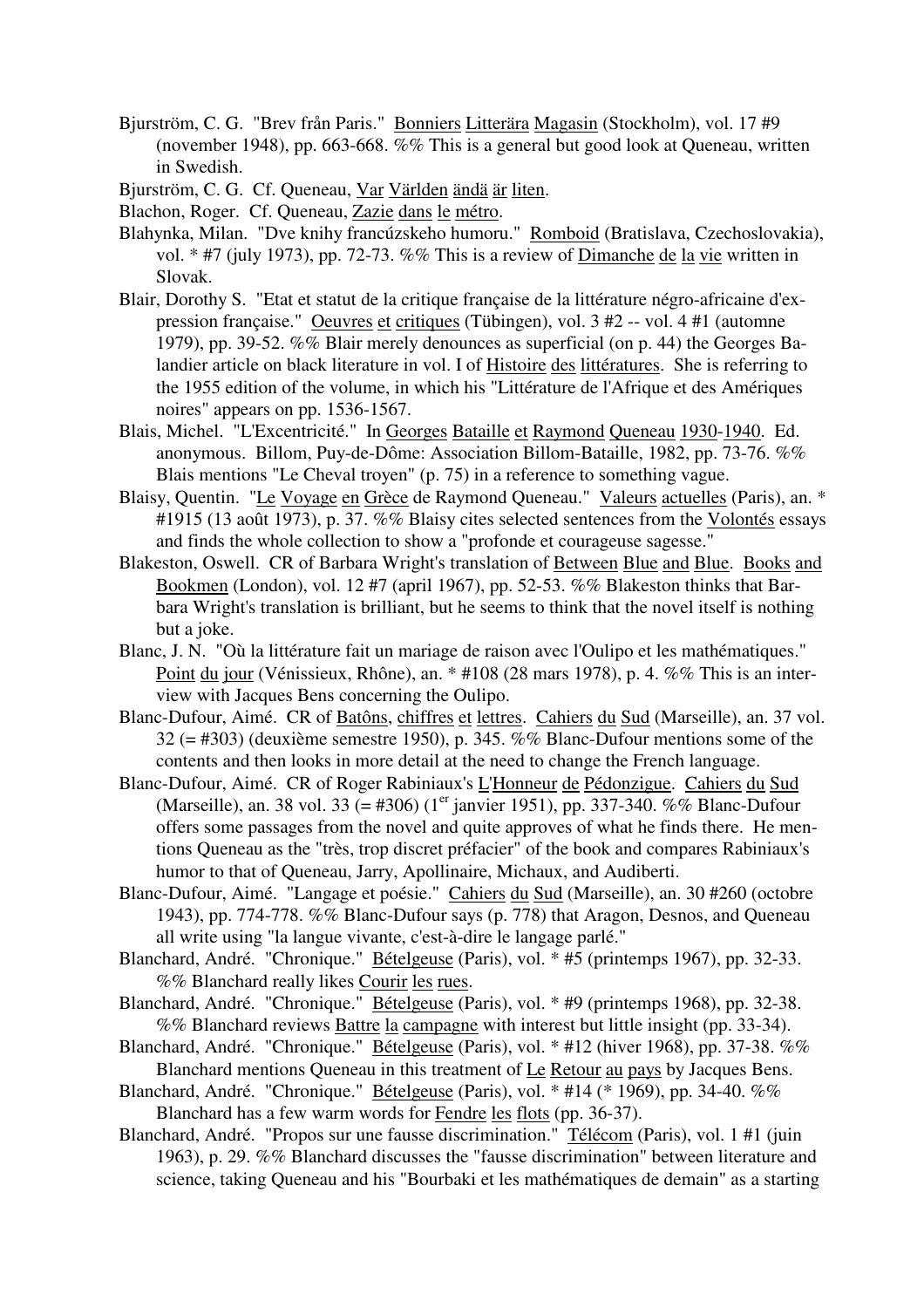point.

- Blanchard, Charles. CR of Pour une bibliothèque idéale. Le Petit Crapouillot (Paris), an. 11 #6 (juin 1956), p. 3. %% Blanchard reviews Pour une bibliothèque idéale with a special interest in the respondents who didn't take the question seriously.
- Blanchard, Charles. "Le Dimanche de la vie, par Raymond Queneau." Le Petit Crapouillot (Paris), an. 7 #5 (mai 1952), p. 2. %% Blanchard gives an interesting little review, starting by saying that this novel is L'Etranger as seen by Queneau.
- Blanchard, Charles. "Histoire universelle. Tome II: de l'Islam à la Réforme." Le Petit Crapouillot (Paris), an. 12 #10 (octobre 1957), p. 4. %% Blanchard has written only a presentation of this volume rather than an analysis or evaluation.
- Blanchard, Charles. "Queneau Raymond." In Dictionnaire des contemporains. Ed. Jean Galtier-Boissière et al. Vol. 2. Paris: Le Crapouillot, 1950, p. 161. %% This index entry lists some of Queneau's life and works but gives more space to a slanted thumbnail sketch. The last words: "En somme un faux-gai." This work is equivalent to volume 9 of Crapouillot.
- Blanchard, Charles. "Raymond Queneau vous donne la liste des cent livres que tout 'honnête homme' doit avoir lus." Journal du dimanche (Paris), an. 11 #485 (26 février 1956), p. 4. %% Blanchard lists the position of some of the works in the final reckoning of Pour une bibliothèque idéale and cites some of the "regrets" offered by some of those who did not send in a list of their choices.
- Blanchard, Charles. "Zazie dans le métro." Le Petit Crapouillot (Paris), an. 14 #5 (mai 1959), p. 4. %% Blanchard's review is positive but unexceptional.
- Blanchard, Philippe. Cf. John Gerassi, Sartre, Conscience haïe de son siècle.
- Blanchart, Paul. Cf. P., "Les Masques nus."
- Blanchet, André. "L'Encyclopédie de la Pléiade L'Histoire des littératures." Etudes (Paris), an. 85 #293 (mai 1957), p. 307. %% Blanchet gives more of a presentation of the second volume of the Pléiade Histoire des littératures than an analysis or an evaluation.
- Blanchot, Maurice. "Chronique de la vie intellectuelle." Journal des débats (Paris), an. 154 #1 (27 janvier 1942), p. 3. %% Blanchot's review of Les Temps mêlés is fairly good, especially for the time.
- Blanchot, Maurice. "De l'humour romanesque." Journal des débats (Paris), an. 154 #810 (2 septembre 1942), p. 3. %% In the guise of a review of Enfants du Limon, Odile, and Pierrot mon ami, Blanchot considers the non-comic aspects of Queneau's style as seen in these three novels. The latter two thirds of this article reappeared as the last part of Blanchot's "Romans mythologiques." Cf. Michel Lécureur, Raymond Queneau, p. 256; Constantin Toloudis, Rewriting Greece. Queneau and the Agony of Presence, pp. 27-28.
- Blanchot, Maurice. "Poésie et langage." Journal des débats (Paris), an. 155 #1117 (1<sup>ier</sup> septembre 1943), p. 3. %% Blanchot speaks on the relationship between poetry and language in a review of Les Ziaux and of Michel Leiris' Haut Mal.
- Blanchot, Maurice. "Poésie et langage." In his Faux pas. Paris: Gallimard, 1943, pp. 165- 170.

%% This is a reprint of his earlier article of the same name.

Blanchot, Maurice. "Poésie et langage." In his Faux pas. Paris: Gallimard, 1975, pp. 157- 162.

- %% This is the same as his earlier article of the same name.
- Blanchot, Maurice. "Romans mythologiques." In his Faux pas. Paris: Gallimard, 1943, pp. 232-239. %% This treats Les Ziaux and Temps mêlés (these latter being Queneau's "romans mythologiques"), then reprints the last two thirds of Blanchot's "De l'humour roman-esque."